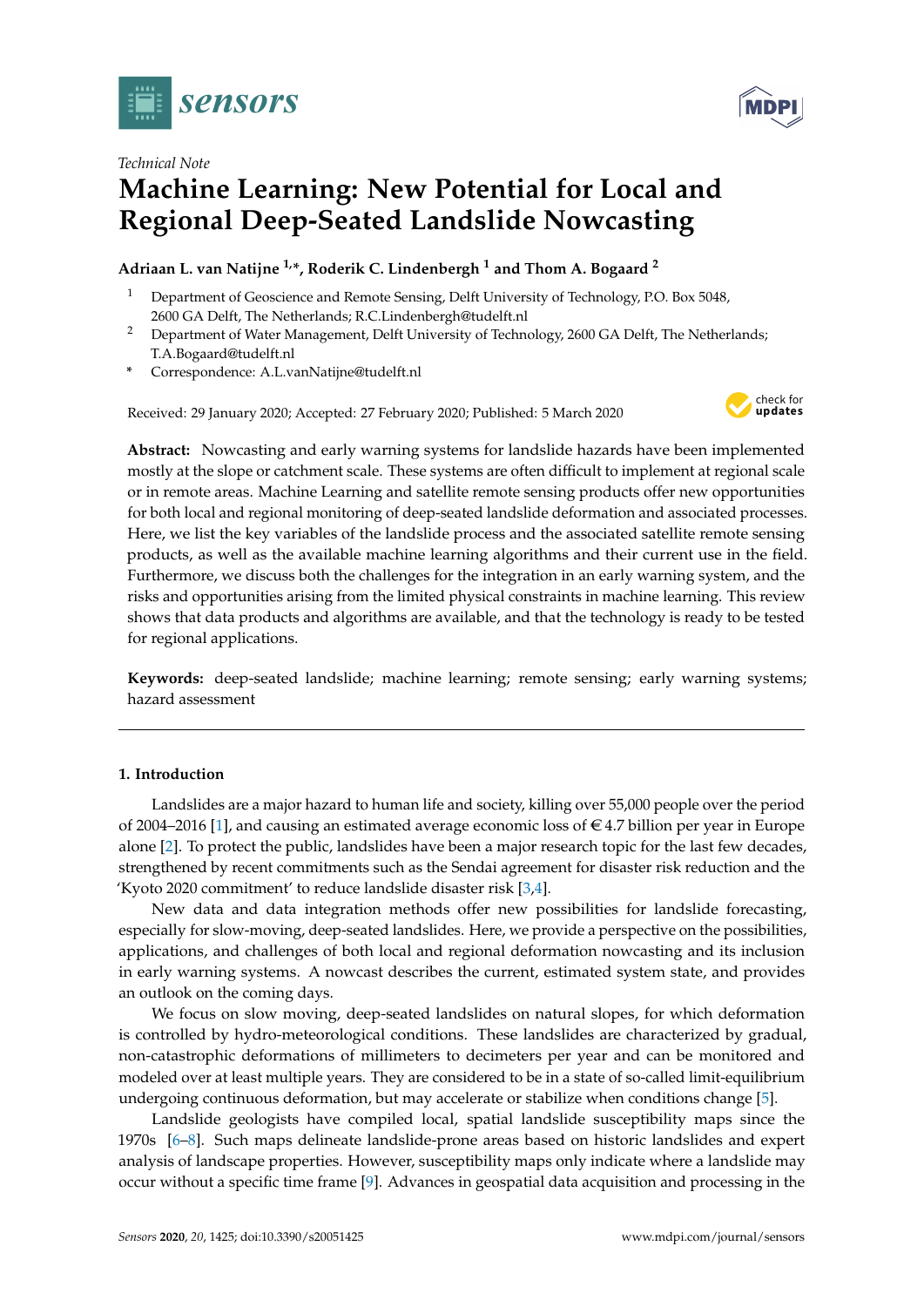last 50 years have greatly influenced the field. Current, quantitative, regional [\[10](#page-11-8)[,11\]](#page-11-9) and global [\[12,](#page-11-10)[13\]](#page-11-11) susceptibility maps are based on statistics rather than expert judgement alone and use historical landslide events for calibration/training.

Extensive reviews have been written on the state-of-the-art in susceptibility mapping, either summarising the methods available or making quantitative analyses of the classification process [\[14–](#page-11-12)[22\]](#page-11-13). However, whereas static susceptibility maps have proven their value for spatial planning, when monitoring landslide stability, both for single landslides as well as on a regional scale, time dependency cannot be neglected [\[23\]](#page-11-14).

In practice, most shallow landslides are triggered by extreme precipitation events [\[24\]](#page-11-15), or by a combination of hydro-meteorological events. However, failure modes for fast-moving landslides are not applicable to deep-seated landslides and statistical relationships—for example, the intensity-duration thresholds for precipitation do not offer sufficient predictive power [\[25\]](#page-12-0). Although seismic events can not be neglected as a trigger, earthquakes are a different triggering mechanism that is explicitly not considered here. Moreover, earthquakes with a magnitude lower than 4.0–5.5 are less likely to trigger a landslide [\[26](#page-12-1)[,27\]](#page-12-2).

Sliding behaviour is governed by the balance of forces within the landslide, that is, the relation of the shear strength of the soil to the shear (sliding) force applied by the gravitational forces acting on the landmass. Changes in hydrology change the balance between these forces [\[28\]](#page-12-3). Therefore, infiltration of rain, or delayed infiltration from snow melt, and the subsequent rise of the pore water pressure shift the balance of forces as the increased pore pressure weakens the soil.

As a major result of the landslide process, displacement is a key parameter to capture the interaction between landslide deformation and hydro-meteorological conditions—the relation between soil moisture and increased deformation has been observed in the field [\[29,](#page-12-4)[30\]](#page-12-5). Studies focused on the progressive deformation of individual landslides have appeared in recent years, connecting deformation to the conditions on the slope (e.g., [\[31\]](#page-12-6), Table 4). These studies claim good results in predicting landslide deformation based on hydro-meteorological conditions using machine learning algorithms and limited geomechanical modelling.

Machine learning offers new possibilities to bypass the microscale physics of the landslide, estimating the behaviour based on large data sets of previous responses to hydro-meteorological conditions as an intermediate step between passive monitoring and extensive (numerical) modelling of the landslide. This is done either by incorporating physics, such as the groundwater level, in the statistical model [\[32](#page-12-7)[,33\]](#page-12-8) or by estimating the deformation rate of the landslide directly based on the hydro-meteorological time series. Although there is no strict link between data availability and predictive capacity [\[34\]](#page-12-9), such an approach has been proven to work at the landslide scale, such as by the examples discussed in Section [3.](#page-4-0)

At the advent of both local and regional landslide nowcasting, data availability is more important than ever, especially data that can be used for training of new machine learning algorithms. Their spatial properties and significance in the landslide process, as well as their temporal availability and suitability for automated data integration should be taken into account.

In this paper, we highlight the opportunities of machine learning using static and dynamic remotely sensed data sources for monitoring and nowcasting of deep-seated landslides. The overarching aim is to arrive at a near real-time, machine learning-based, local and regional early warning system for precipitation-initiated acceleration of slowly deforming slopes. Hereto, we will discuss conditional data sources, and dynamic causal and triggering factors. Then, we will discuss various machine learning algorithms from landslide literature. The paper finally discusses the current limitations and challenges, as well as the potential of combining local near real-time ground sensed data with the remotely sensed data.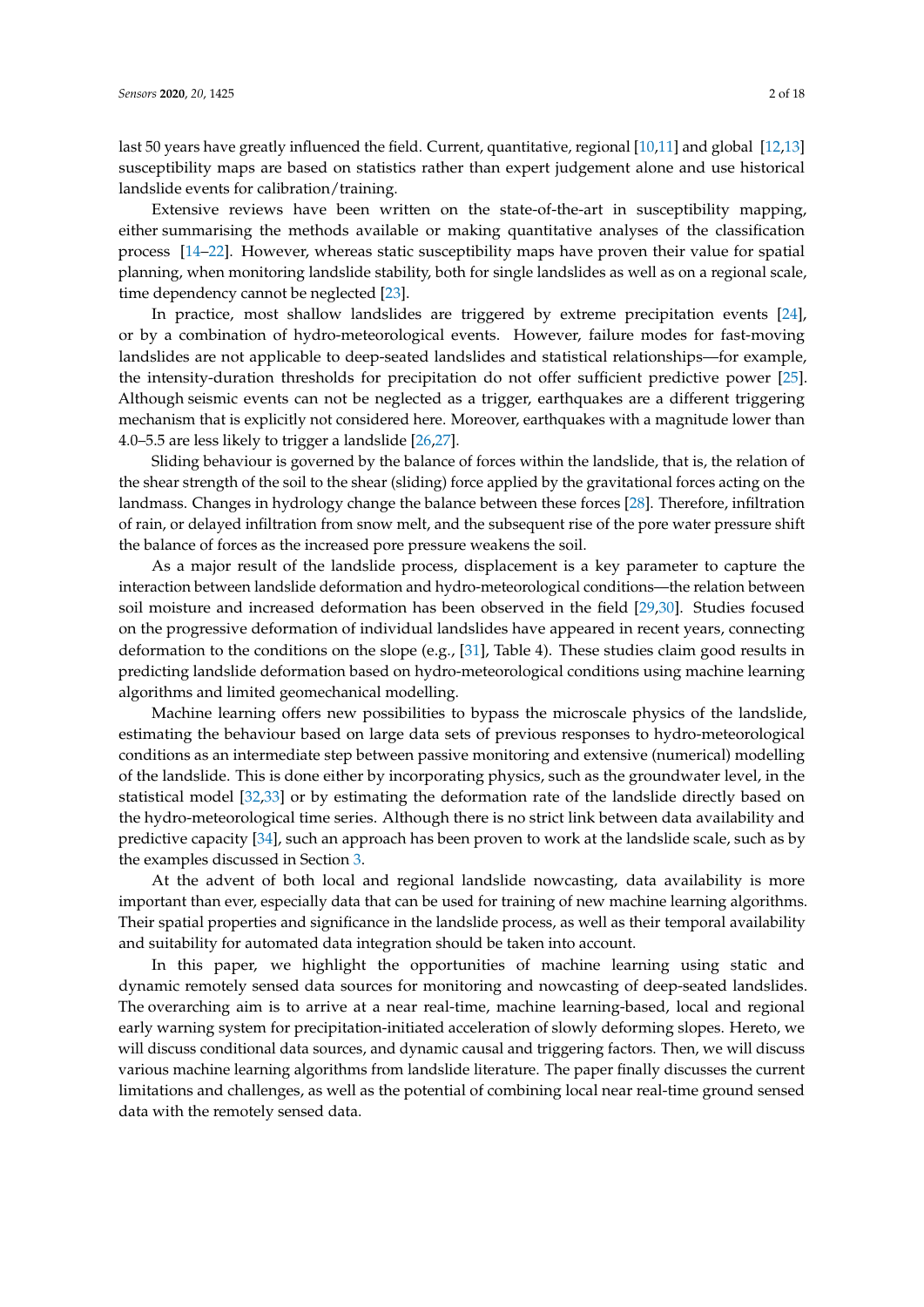#### **2. Monitoring Opportunities for Slow-Moving Deep-Seated Landslides**

Landslides are "the movement of a mass of rock, debris, or earth (soil) down a slope" [\[9\]](#page-11-7). Pre-disposing factors are essential for a landslide to form and have been integrated in susceptibility maps in the past. However, the landscape is stable most of the time. Leading up to a landslide are causal and triggering factors—these first allow the landslide to happen, making it sensitive to triggering factors that initiate the movement.

The deformation of the landslide is an indicator of stress at the sliding plane, which is often impossible to measure directly. For landslides in limit-equilibrium, the balance of forces can be approximated by the Mohr–Coulomb failure criterion [\[35\]](#page-12-10) under the assumption of a single sliding plane. Moreover, past landslide events are indicative of future behaviour, and similar landslides will exert similar behaviour in similar situations [\[9](#page-11-7)[,36\]](#page-12-11). Furthermore, the behaviour of continuous, slow-moving, non-catastrophic landslides can be followed over longer periods of time [\[14\]](#page-11-12).

Working from the various reviews of susceptibility maps [\[15,](#page-11-16)[17\]](#page-11-17), a list of key variables that can be acquired from satellite observations is shown in Table [1.](#page-2-0) Slope, and related properties of aspect and curvature, are typically identified as primary conditioning factors for landslides: no slope, no landslide. In most susceptibility analyses, dynamic triggering factors like precipitation or snow melt are not included, but should be included in a landslide nowcasting solution. Toe erosion—either gradual by water or sudden by building activity—is often captured in land use. However, local situations may require extra variables to be added, such as reservoir water level [\[37\]](#page-12-12), or ground temperature for freeze–thaw effects.

<span id="page-2-0"></span>

| <b>Table 1.</b> Key variables in the landslide process that can be acquired from satellite observations. |  |
|----------------------------------------------------------------------------------------------------------|--|
|----------------------------------------------------------------------------------------------------------|--|

| Variable      | Role          |         |
|---------------|---------------|---------|
| Slope         | Pre-disposing | Static  |
| Geology       | Pre-disposing | Static  |
| Soil moisture | Causal        | Dynamic |
| Precipitation | Trigger       | Dynamic |
| Snow (melt)   | Trigger       | Dynamic |
| Land use      | Causal        | Dynamic |
| Deformation   | Result        | Dynamic |

The systematic, often global, availability of satellite remote sensing data sources is a valuable addition to local (field) surveys and monitoring, where data availability is dependent on commissioning by local authorities. Furthermore, it allows for measurements in harsh environments that are not easily accessible. Here, we list potential information sources for each variable identified in Table [1.](#page-2-0)

#### *2.1. Regional Topography*

As gravity is the driving force behind any landslide, a slope is a requirement for landslide deformation. Local slope, aspect, and curvature are derived from globally available satellite digital elevation models, such as SRTM [\[38\]](#page-12-13); ALOS [\[39](#page-12-14)[,40\]](#page-12-15); TanDEM-X DEM [\[41\]](#page-12-16) or ASTER-GDEM [\[42\]](#page-12-17). Typically, the resolution of such products is 30–90 m. Regional products, mostly acquired from airborne platforms, often have a resolution of 0.5–10 m. A coarse resolution may hide small terrain features and will typically attenuate slope estimates [\[43](#page-12-18)[–45\]](#page-12-19), where on the contrary, a coarse elevation discretization may introduce false, sharp gradients [\[46\]](#page-12-20).

The best elevation model for landslide characterisation is not necessarily the most accurate in the traditional sense. Errors in referenced specification documents are often listed as absolute errors, while the local error, relative to the direct vicinity, is much more relevant for the calculation of derivatives, such as slope. The quality of elevation models is debated in literature, often by intercomparison of different products [\[47](#page-12-21)[–52\]](#page-13-0) or comparison to a different measurement, such as GPS [\[53\]](#page-13-1) or levelling [\[50\]](#page-13-2). Slopes, which are dominant in mountainous terrains, particularly have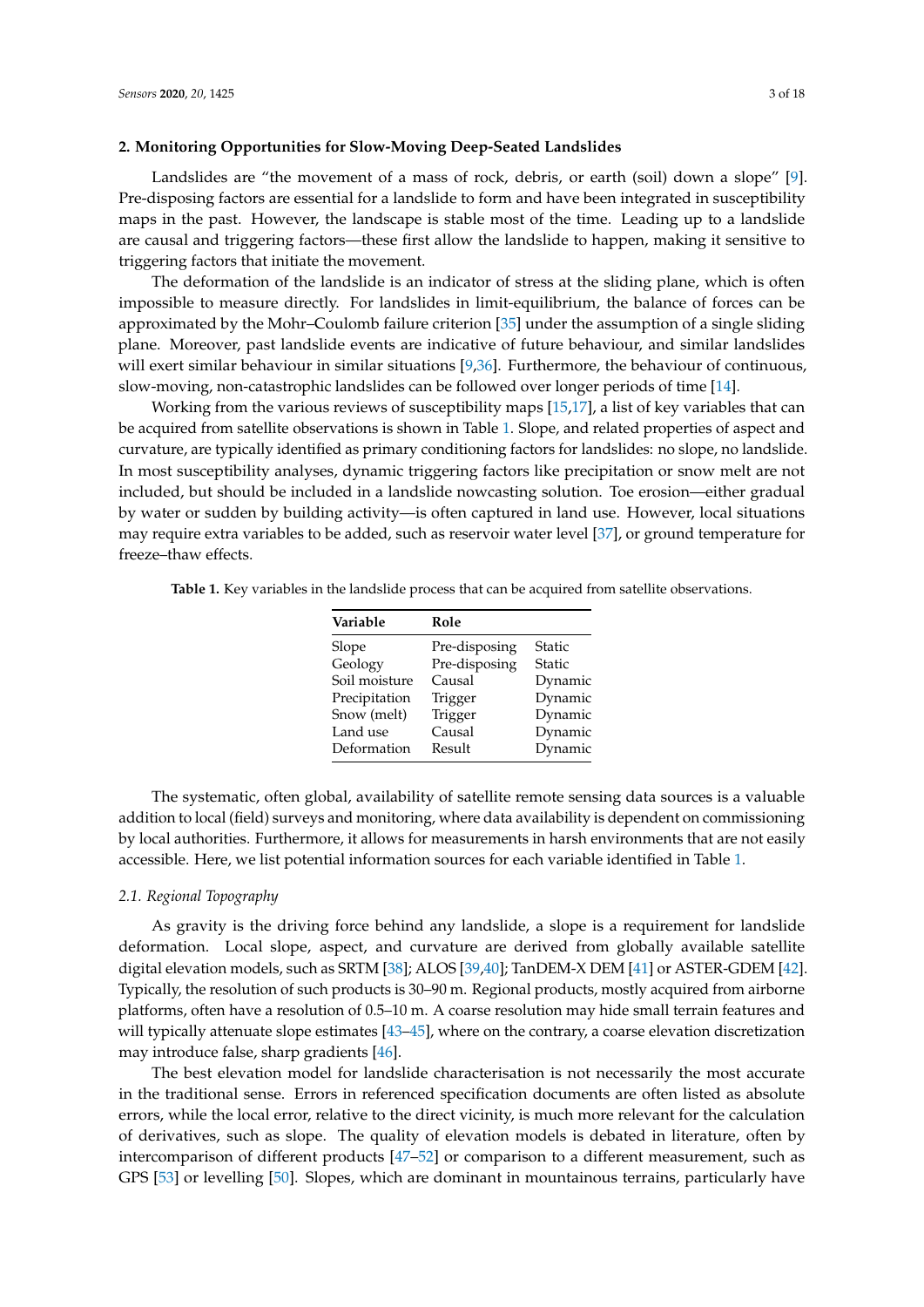an effect on the accuracy of the elevation model [\[54\]](#page-13-3). Although acquisition dates vary, if topography is assumed to be stable, different sources can be combined. For example, MERIT [\[55\]](#page-13-4), NASADEM [\[56\]](#page-13-5), EarthEnv-DEM90 [\[57\]](#page-13-6), and VFP [\[58\]](#page-13-7) elevation models are fusion products, combining data from multiple elevation data products.

## *2.2. Regional Geology and Lithology*

In the context of deep-seated landslide nowcasting, the geology can be considered static. However, not all lithologic types are equally susceptible to landslides. The OneGeology project serves as an integrator between various local maps and provides interfaces for public use to access these maps at a global scale. Global maps, such as the FAO-UNESCO "Digital Soil Map of the World" [\[59\]](#page-13-8) or "ISLSCP II Global Gridded Soil Characteristics" [\[60\]](#page-13-9), or dedicated maps, such as the lithological layer of the "International Hydrogeological Map of Europe" (IHME) [\[61\]](#page-13-10), provide information on the uppermost water-bearing layer and matches the hydrological focus of landslide research. Resolutions are up to 100 m, which therefore covers mainly large-scale geologic features.

#### *2.3. Hydro-Meteorology*

Complete reviews of satellite precipitation data sets were given by Satgé et al. [\[62\]](#page-13-11) and Beck et al. [\[63](#page-13-12)[,64\]](#page-13-13), each reviewing over 20 precipitation data sets of which half publish data within days. Both reviews conclude the best-performing data product is MSWEP, followed by IMERG. In the context of landslide nowcasting, only products with short availability are interesting: the product has to be available hours, or at maximum, a few days after the measurement, and should be open for integration. Products reported to have these properties are listed in Table [2.](#page-3-0) The average spatial resolution is approximately 12 km.

<span id="page-3-0"></span>**Table 2.** Overview of precipitation data products. Adapted from Satgé et al. [\[62\]](#page-13-11) and Beck et al. [\[63](#page-13-12)[,64\]](#page-13-13), showing only data sources with at least Near Real Time (NRT) coverage. A spatial resolution of 0.1<sup>°</sup> is approximately equal to  $11 \times 11$  km at the equator, or  $8 \times 11$  km at  $45°$  N/S (e.g., Alps). Lag is the relative age of the latest available product.

| Name               | <b>Spatial</b><br><b>Resolution</b> | Coverage     | <b>Temporal</b><br>Resolution | Coverage | Lag              | <b>Note</b>  |
|--------------------|-------------------------------------|--------------|-------------------------------|----------|------------------|--------------|
| CMORPH v1.0        | $0.07^\circ$                        | $< 60^\circ$ | $30 \text{ min}$              | 1998-NRT | 1 day            |              |
| <b>GDAS</b>        | $\sim 0.25^{\circ}$                 | global       | 3 hourly                      | 2015-NRT | 6 days           |              |
| <b>GSMaP-MVK</b>   | $0.1^\circ$                         | $< 60^\circ$ | hourly                        | 2000-NRT | 3 days           |              |
| <b>GSMaP-NRT</b>   | $0.1^\circ$                         | $<60^\circ$  | hourly                        | 2008-NRT | 4 h              |              |
| GSMaP-NOW          | $0.1^\circ$                         | $<60^\circ$  | $30 \text{ min}$              | 2019-NRT | $30 \text{ min}$ |              |
| GSMaP-RNC          | $0.1^\circ$                         | $<60^\circ$  | hourly                        | NRT only | $-6h$            |              |
| IMERG $v5/6$       | $0.1^\circ$                         | $<60^\circ$  | $30 \text{ min}$              | 2014-NRT | 4 h              |              |
| MSWEPv2.2          | $0.1^\circ$                         | global       | 3 hourly                      | 1979-NRT |                  | Request only |
| <b>PERSIANN</b>    | $0.25^\circ$                        | $< 60^\circ$ | hourly                        | 2000-NRT | 2 days           |              |
| PERSIANN-CCS       | $0.04^\circ$                        | $<60^\circ$  | hourly                        | 2003-NRT | 1 <sub>h</sub>   |              |
| TMPA 3B42RT v7     | $0.25^{\circ}$                      | $< 50^\circ$ | 3 hourly                      | 2000-NRT | 8 h              | Obsolete     |
| <b>CPC</b> Unified | $0.5^\circ$                         | land         | daily                         | 1979-NRT | 2 days           |              |
| ERA5T              | $0.25^{\circ}$                      | global       | hourly                        | 1979-NRT | 5 days           |              |

Antecedent water content, soil saturation, and pore pressure play key roles in landslide instability [\[25,](#page-12-0)[28,](#page-12-3)[65\]](#page-13-14), and local soil moisture content can be a precursor of landslide instability [\[66](#page-13-15)[,67\]](#page-13-16). Even though soil moisture measurements from space are still limited in resolution and depth, satellite soil moisture information may help constrain the nowcast [\[68\]](#page-13-17).

A bucket or tank model can be used to estimate the ground water level from indirect measurements, such as precipitation, transpiration estimates, and run-off measurements [\[69–](#page-14-0)[72\]](#page-14-1). Run-off of small streams cannot be measured by satellites, and requires in situ or close-range measurements, while the other parameters can be estimated [\[73\]](#page-14-2). This approximation is never perfect, but allows for an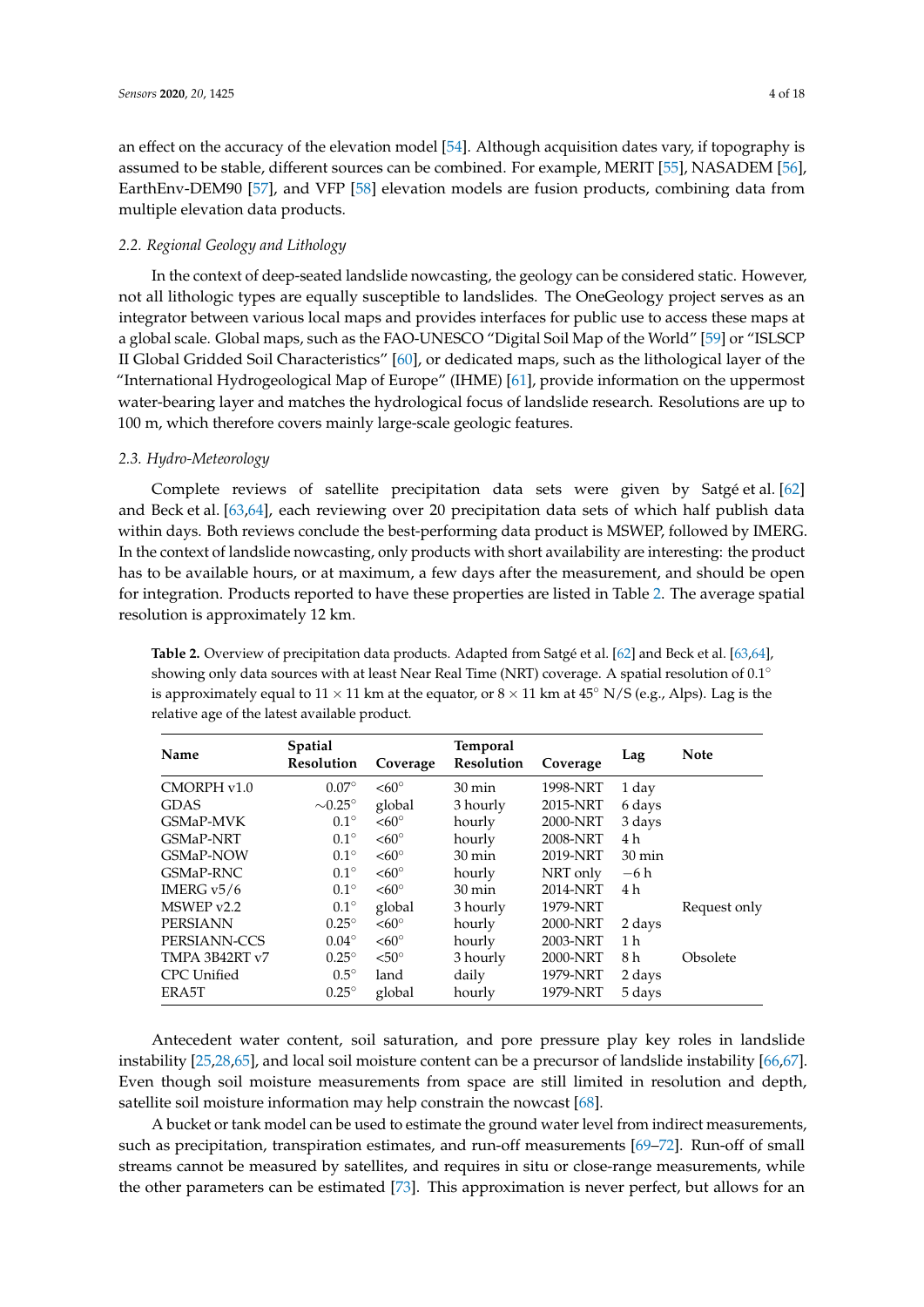indirect estimate of groundwater from surface processes. The groundwater level is then used to estimate the pore pressure, which is related to the stability of the landslide [\[69,](#page-14-0)[74\]](#page-14-3). Furthermore, it filters the high-frequency precipitation signal to low-frequency changes in groundwater.

#### *2.4. Land Use*

Land use has an influence on the infiltration of precipitation and the evapotranspiration loss of water, and therefore, is of influence to the hydrological cycle. Furthermore, artificial slopes are an alteration of the natural balance and are more susceptible to landslides [\[75\]](#page-14-4). Therefore, a combination of vegetation and topographic maps is required to assess the influence on the hydrological cycle.

OpenStreetMap provides a global coverage of the human presence in a unified way in large parts of the world on the scale of individual roads [\[76\]](#page-14-5). The large-scale CORINE Land Cover (CLC) map provides information on both anthropogenic settlements as well as crude vegetation information at 100 m resolution [\[77\]](#page-14-6). The JAXA ALOS forest map [\[78\]](#page-14-7), as well as the 'Global Forest Change' product by Hansen et al. [\[79\]](#page-14-8) focuses on forest cover only. Even larger-scale information on unmapped human settlements can be obtained from satellite observations of night light [\[80,](#page-14-9)[81\]](#page-14-10).

Unfortunately, land use information extracted from maps is limited by the update frequency. CORINE, for example, is updated every six years. Information extracted directly from satellite imagery is less prone to such delay, and enables the detection of land use changes and associated changes in the water balance. Satellite imagery can be used directly to monitor for extreme changes, such as forest fires or building activity, on a more frequent basis.

## *2.5. Displacement*

Sources of deformation measurements are numerous, but often local. Inclinometers, total station measurements, and GNSS surveys provide on-site information on the progressive deformation of the landslide. The aforementioned solutions require access to the landslide to mount the sensors or benchmarks. Alternative solutions include ground-based InSAR (GB-InSAR) [\[82–](#page-14-11)[84\]](#page-14-12) and LiDAR surveys ([\[85](#page-14-13)[–87\]](#page-14-14), reviewed by [\[88\]](#page-14-15)), that require no access to the landslide itself, but can be operated from anywhere with direct visibility on the landslide. Therefore, the system can be used as emergency intervention too [\[89\]](#page-14-16). However, especially continuous surveys require installation on-site. Measurements can only begin after installation, after sliding behaviour has been detected. Campaign-based measurements provide a limited temporal resolution, but may be operated without a fixed set-up on site [\[87\]](#page-14-14).

Satellites are the ideal means for regional repeat surveys without access to the landslide or its vicinity. The importance of satellite-based Interferometric Synthetic Aperature Radar (InSAR) for both local and regional landslide deformation assessments is widely recognized [\[90,](#page-14-17)[91\]](#page-15-0), and Intrieri et al. [\[5\]](#page-11-4) claim: "if InSAR monitoring had been active over this region, an early warning of imminent failure could have been given". Especially for slow-moving landslides, the accurate tracking of 'persistent scatterers' (PS-InSAR), and often buildings or rock faces, provides opportunities for long-term deformation monitoring. Furthermore, the power of retrospective studies on previously acquired data is a big advantage over local monitoring solutions. However, constant features, such as clear rock faces or buildings should be present on the landslide. Moreover, the direction of sliding should not be parallel to the direction of flight of the satellite, typically north–south. Deformation in this direction will not be visible in the line of sight of the radar sensor, perpendicular to the direction of flight. Nevertheless, even with limited presence of such features, a combination with campaign-based surveys will still densify the deformation time-series [\[92–](#page-15-1)[94\]](#page-15-2).

## <span id="page-4-0"></span>**3. Machine Learning and Data Assimilation**

The integration methods discussed here combine different quantities from different measurements into a single, different quantity—deformation rate. A clear distinction can be made between either physical or statistical algorithms and qualitative or quantitative assessments. Physical modelling relies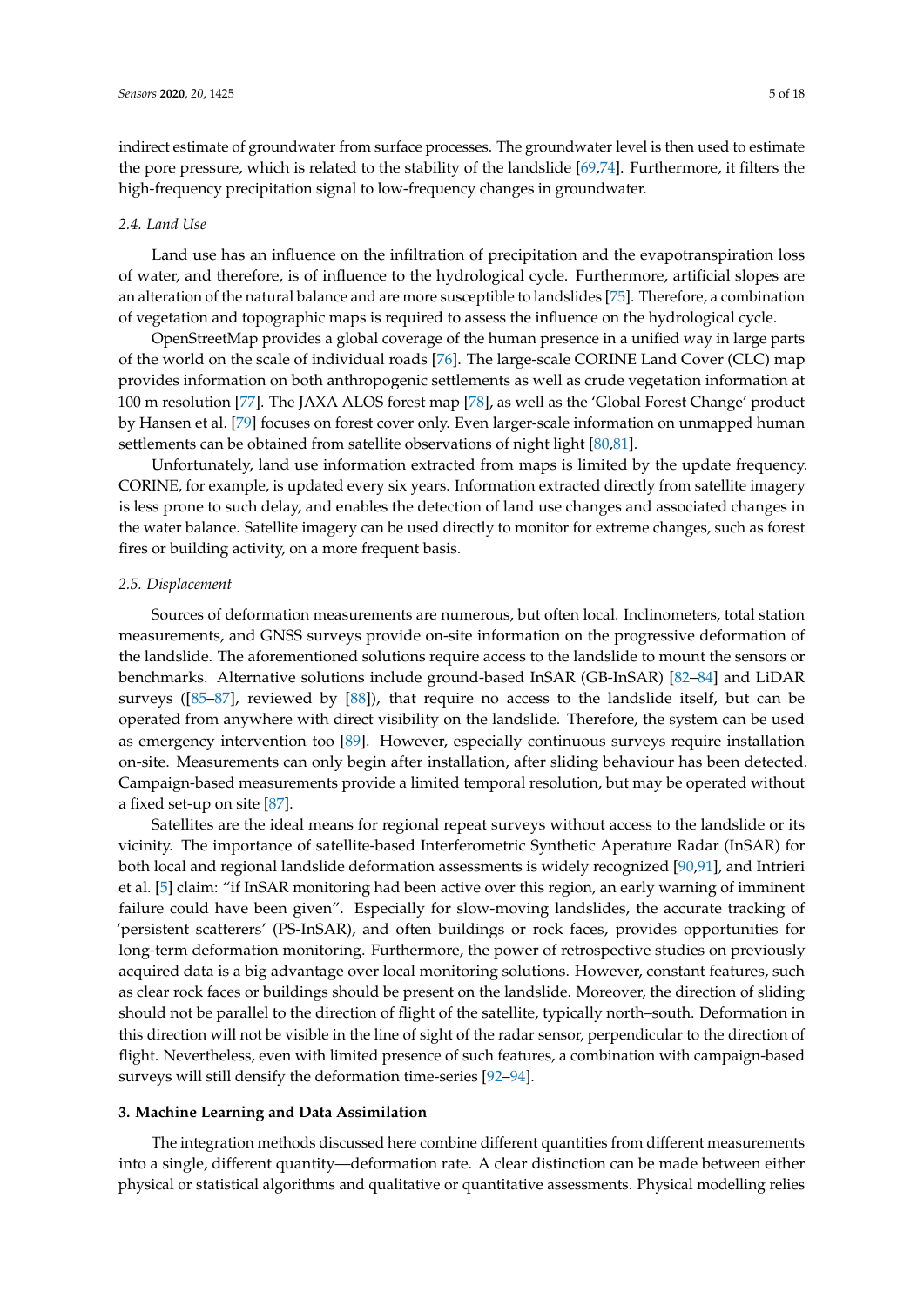on expert knowledge of the processes in the landslide and is built on the evaluation of predefined sets of rules [\[18\]](#page-11-18). Statistical methods are based on the assumption that landslides are more likely to occur in circumstances that led to landslides earlier [\[36\]](#page-12-11).

The assessment is either qualitative—such as low, moderate, or high hazard—or a quantitative output, such as deformation rate. The different assessment methods have been highlighted and illustrated in Table [3.](#page-5-0) The desired output for our approach is a deformation rate nowcast, estimated based on conditioning and triggering factors, as mentioned in Table [1.](#page-2-0) However, the existing, successful implementation of qualitative hazard nowcasting is a starting point for quantitative analysis. From there, we explore the possibilities of various quantitative algorithms with increasing computational complexity.

| Method                 | Time Dependency | Outcome      |  |
|------------------------|-----------------|--------------|--|
| Susceptibility mapping | None, static    | Oualitative  |  |
| Hazard nowcasting      | Dynamic         | Oualitative  |  |
| Deformation nowcasting | Dynamic         | Ouantitative |  |

<span id="page-5-0"></span>**Table 3.** The methods of landslide susceptibility or hazard assessment discussed, and their properties in time and type of analysis. (Map icon derived from [\[10\]](#page-11-8)).

#### *3.1. Hazard Nowcasting*

Kirschbaum and Stanley [\[95\]](#page-15-3) set an example for large-scale hazard nowcasting, and showed that simple rules can provide a qualitative landslide hazard nowcast. Their nowcast has global coverage and is updated every 30 minutes at a kilometer resolution based on satellite data. Their approach is to estimate susceptibility first, signaling a landslide hazard when thresholds on antecedent precipitation are exceeded in areas of high susceptibility. A similar method is used by Posner and Georgakakos [\[96\]](#page-15-4), based on soil moisture instead of precipitation. These systems do not estimate the system state, and there is no nowcasting of deformation, as they are a nowcast of susceptibility instead.

Landslide hazard nowcasting and early warning systems are typically trained and tested on inventories of the time and place of historic, catastrophic landslides. These landslide inventories are often event inventories, listing collapse events rather than landslides experiencing continuous and slow deformation. Examples of inventories are the 'Global Landslide Catalog' [\[97\]](#page-15-5), 'ELS-DAT' [\[2\]](#page-11-1), and the 'Global Fatal Landslide Database' [\[1](#page-11-0)[,98\]](#page-15-6). A system focused on continuous deformation patterns cannot be trained on the events in such inventories. Although shallow landslides are the primary focus of most large-scale inventories, some local inventories of deep-seated landslides exist [\[99](#page-15-7)[,100\]](#page-15-8), or can be deduced from deformation patterns [\[101–](#page-15-9)[103\]](#page-15-10). Local inventories are still valuable to selectively activate nowcasting systems in areas with active landslides. While historic information could provide insight in the conditions leading up to the event, a catastrophic event will change the dynamics of the slope and previous dynamics may no longer be valid [\[36\]](#page-12-11).

## *3.2. Deformation Nowcasting*

A more complex approach is to estimate the system state, including the deformation rate, either by geomechanical modelling or based on statistics of historical deformation. This last approach of estimating the system state will be the focus of the methods mentioned here. Typically, solutions strive for the simplest model with the smallest possible error in the prediction of cumulative deformation or deformation rate. While more complex models are more likely to fit the data, they introduce the risk of overfitting the model to the data, thereby reducing the predictive power.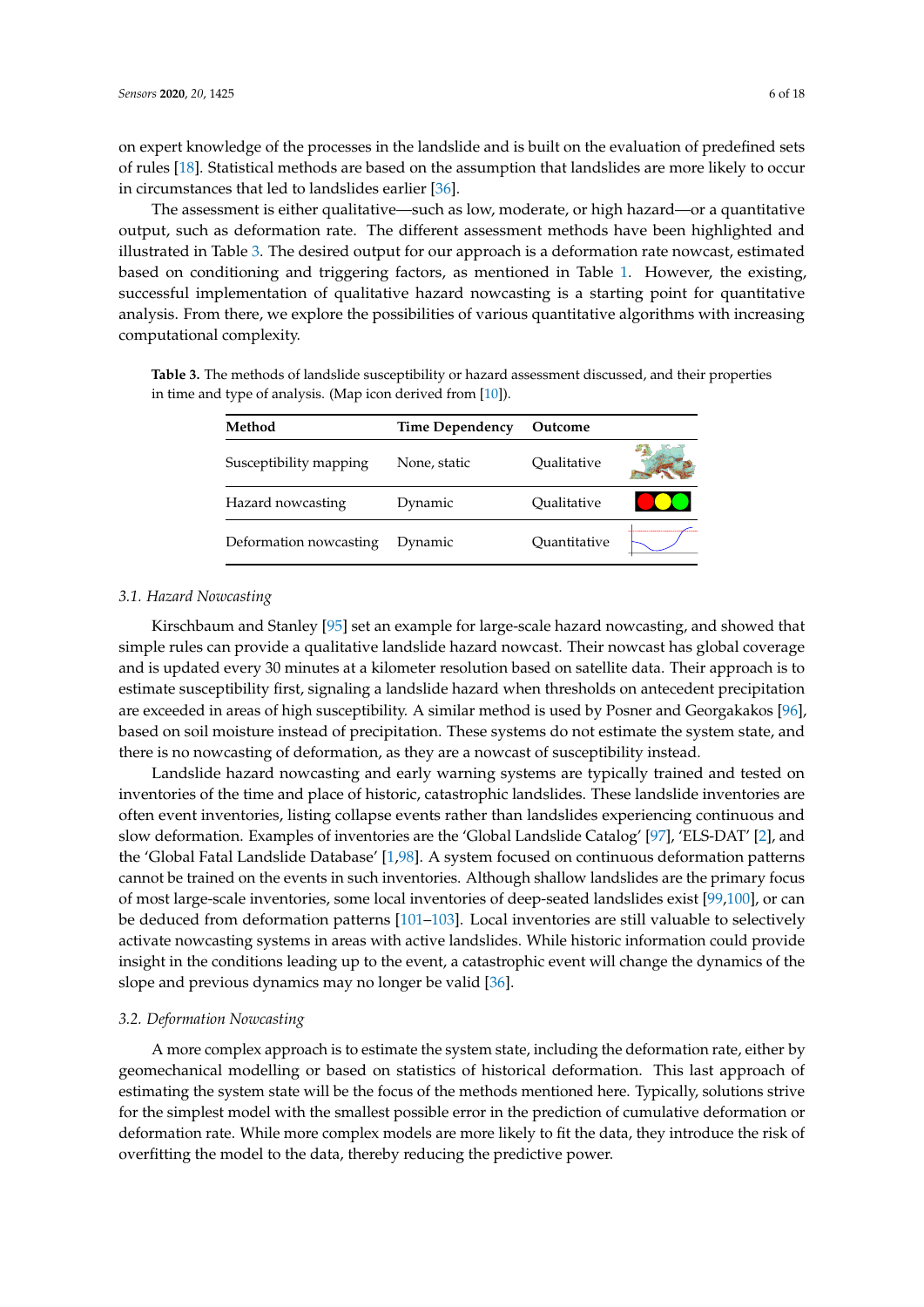<span id="page-6-0"></span>

|                                                    | <b>Case Study</b>                              | <b>Observed Driving Forces</b>                         | Deform. meas.                           | <b>Method (Reference Methods)</b>                                |
|----------------------------------------------------|------------------------------------------------|--------------------------------------------------------|-----------------------------------------|------------------------------------------------------------------|
| Xie et al. [104]                                   | Laowuji, China                                 | Rainfall, toe excavation                               | <b>Total Station</b>                    | LSTM                                                             |
| Bossi and Marcato [105]                            | Passo della Morte, Italy                       | Rainfall, groundwater                                  | Inclinometer                            | Linear regression                                                |
| Yang et al. [106]                                  | Baishuihe & Bazimen, China                     | Rainfall, reservoir level                              | <b>GNSS</b>                             | LSTM                                                             |
| Miao et al. [107]<br>Li et al. $[37]$              | Baishuihe, China<br>Baishuihe, China           | Rainfall, reservoir level<br>Rainfall, reservoir level | GNSS, inclinometer<br>GNSS <sup>®</sup> | GA-SVR, GS-SVR, PSO-SVR<br>LASSO-ELM, Copula (ELM, SVM, RF, kNN) |
| Logar et al. [108]                                 | Ventor, United Kingdom                         | Rainfall                                               | Crackmeter                              | ANN                                                              |
| Krkač et al. [33]                                  | Kostanjek, Croatia                             | Groundwater (change), season                           | <b>GNSS</b>                             | RF                                                               |
| Zhou et al. $[109]$                                | Bazimen, China                                 | Rainfall, reservoir level                              | <b>GNSS</b>                             | PSO-SVM (GA-SVM, GS-SVM, BPNN)                                   |
| Cao et al. [110]                                   | Baijiabao, China                               | Rainfall, groundwater, reservoir level                 | <b>GNSS</b>                             | ELM (SVM)                                                        |
| Lian et al. $[111]$                                | Baishuihe & Bazimen, China                     | Rainfall, reservoir level                              | <b>GNSS</b>                             | LSSVM, ELM, combination                                          |
| Chen and Zeng [112]                                | Baishuihe, China                               | <b>None</b>                                            | <b>GNSS</b>                             | <b>BPNN</b>                                                      |
| Du et al. [31]<br>Lian et al. $[113]$              | Baishuihe & Bazimen, China<br>Buishuihe, China | Rainfall, reservoir level<br>None                      | GNSS, inclinometer<br><b>GNSS</b>       | <b>BPNN</b><br>EEMD-ELM, M-EEMD-ELM (ANN, BPNN,                  |
| Corominas et al. [114]<br>Neaupane and Achet [115] | Vallcebre, Spain<br>Okharpauwa, Nepal          | Groundwater<br>Rainfall, groundwater                   | Extensometers<br>Autoextensometer       | RBFNN, SVR, ELM)<br>Physics<br><b>BPNN</b>                       |

**Table 4.** Examples of different integration methods, linking hydro-meteorological conditions to deformation time series, and associated case studies. Where applicable, the reference methods used in the paper are listed in brackets. Relevant abbreviations are expanded in the text.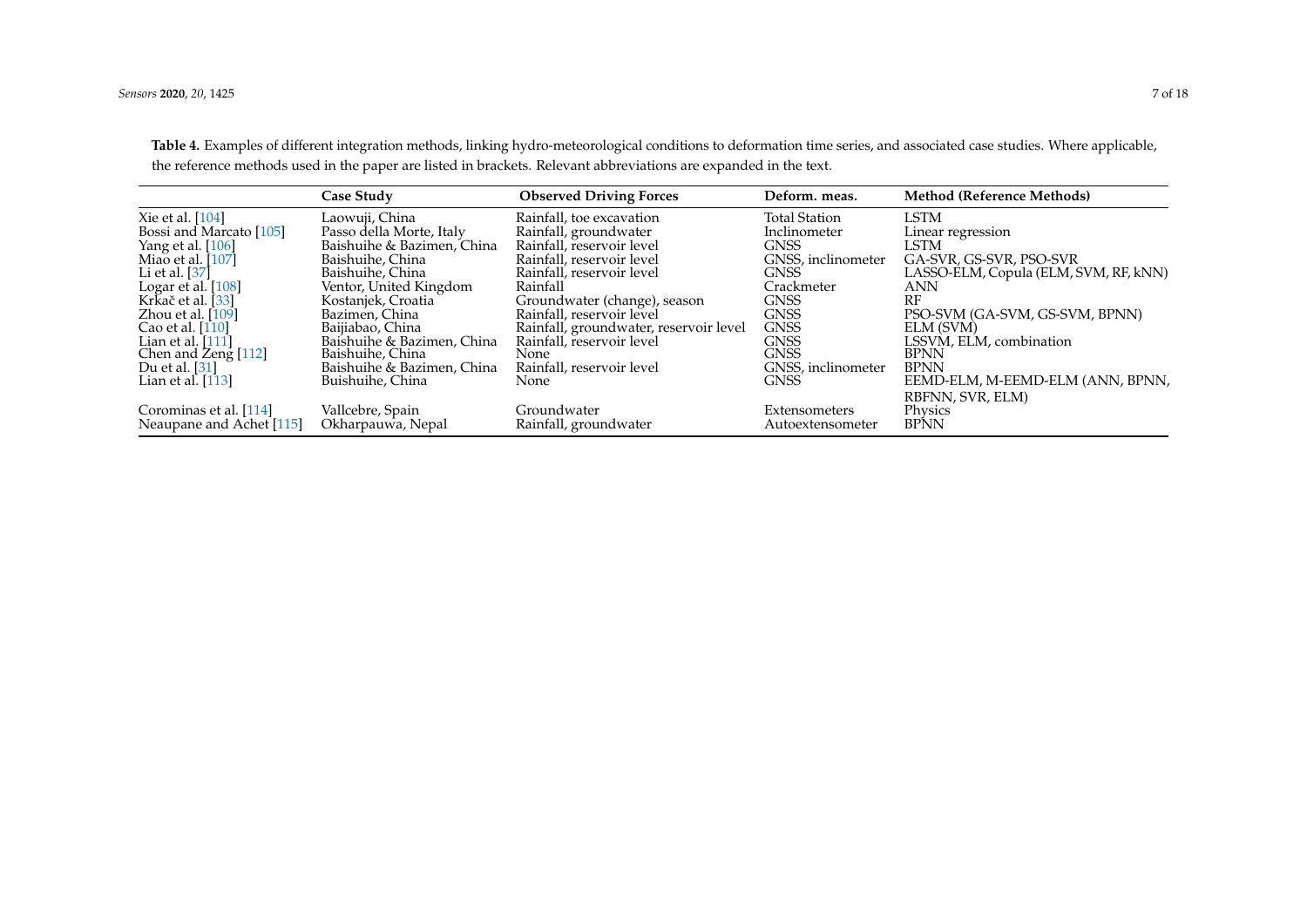After model selection, as discussed in the following subsections, the process is typically subdivided into three steps: data preprocessing; training or optimisation, and application. During preprocessing, all variables are brought to the same reference frame. Furthermore, preprocessing of the input variables can be used to enhance the information content of the input, such as by dissecting the signal into various sub-signals first [\[113\]](#page-16-3). The training or optimisation phase is a computationally intensive phase, where the model parameters are optimised such that the model approaches the deformation process best. Many combinations of model and preprocessing and training methods are possible, and final selection may require multiple models to be tested [\[107\]](#page-15-20). Finally, during application, the tuned model is run over incoming data to predict the deformation of the landslide.

Intrieri et al. [\[14\]](#page-11-12) reviewed a large number of data integration methods, and concluded that no 'best' model could be identified due to the lack of comparable case studies between models. The Baishuihe landslide, at the shores of the Three Georges Reservoir, China, offers some possibilities for comparison, as multiple methods have been tested on this landslide by various authors (see Table [4\)](#page-6-0). However, the influence of the reservoir water level on the landslide stability, not commonly present elsewhere, cannot be neglected and conclusions are therefore not easily transferable to other landslides.

#### 3.2.1. Direct Relation Precipitation–Deformation

Traditional models, summarised by Bernardie et al. [\[116\]](#page-16-4), rely on a direct relation between precipitation and deformation. Various models exist for this relation, where the parameters such as time lag are determined by optimisation on historical records. However, separate modelling of the hydro-meteorological conditions is required, as only effective precipitation can be used in the model. Support Vector Regression (SVR) is a data-driven equivalent of a direct relation, while Bossi and Marcato [\[105\]](#page-15-21) found a direct relation with river discharge. However, a model with a direct relation between precipitation and displacement does not account for changing soil conditions and associated infiltration dynamics.

#### 3.2.2. Division of the Variable Space

Models such as Support Vector Machines (SVM), either with linear or non-linear models, subdivide the variable space in different combinations of conditioning factors. To find the optimal parameters for the model, an optimisation method is applied, such as Particle Swarm Optimization (PSO), Grid Search (GS) or Genetic Algorithm (GA), all applied by Miao et al. [\[107\]](#page-15-20). All optimisation parameters strive to use the change in output of each consecutive model state to further reduce the errors in the least possible iterations. Decision trees and Random Forest (RF) classifiers provide a similar (non-linear) subdivision of the input variables. All these models are insensitive to time series, although additional copies of input variables with a time lag may be added.

With slow-moving landslides, the deformation signal is small. Therefore, the absolute error of any deformation rate nowcast is likely to be small as well, and consequently difficult to compare to deformation rates modelled using physically-based models. Furthermore, when training (optimising) such models on a regional scale, there is a risk of introducing a bias towards the abundant stable, non-landslide cases. Thus, one has to provide both a balanced training sample, as well as an error metric (loss function) suitable for such small differences.

## 3.2.3. Artificial Neural Networks

Powerful alternatives are Neural Networks and related technologies, which are not applied to classify the deformation behaviour, but to transform the input variables to a deformation estimate using a non-linear transformation. Such systems can be made aware of time and the spatial relationship between neighbouring areas and are capable of detecting relations unnoticed by experts. In addition, such systems may estimate other variables in the process, such as a groundwater change [\[33\]](#page-12-8).

As the optimisation is based on statistics only, most machine learning algorithms are 'unaware' of the relations between system variables in space and time and are therefore unable to accurately asses the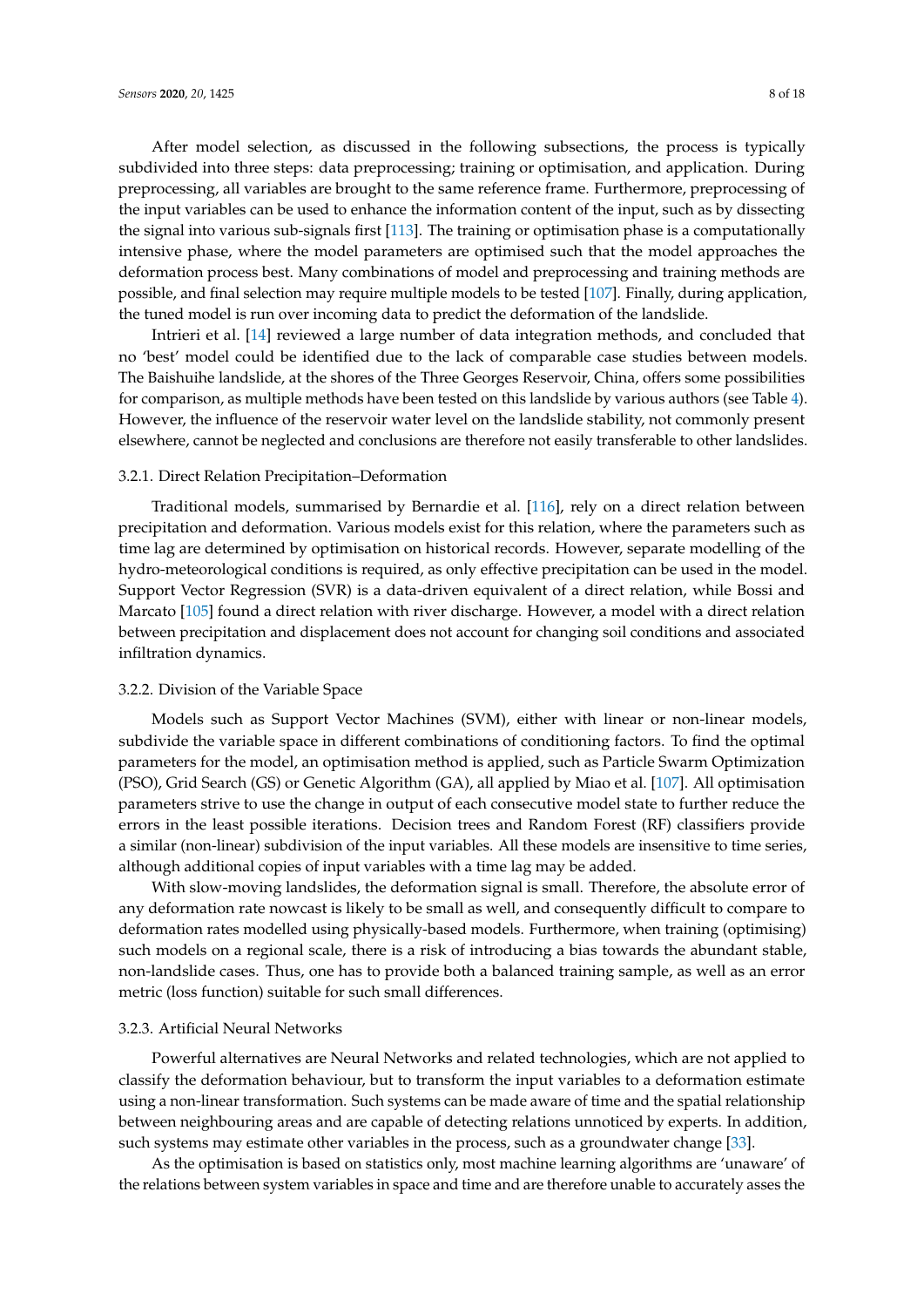prediction error [\[117\]](#page-16-5). Additional rules may be implemented in the training processes, to validate the solution against physics or other rules. An example is the solution proposed by Karpatne et al. [\[118\]](#page-16-6), the Physics Guided Neural Network (PGNN) that includes a physics-based model, integrating it into the error function. With the help of this model, state estimates with larger deviations from a realistic scenario are marked as less favourable.

A time-aware class of the Neural Networks are Recurrent Neural Networks (RNN), which operate on time series of variables and have some memory of previous states. Thanks to the 'memory' of those systems, previous conditions can be weighted, and when applicable, incorporated into the current state. An advanced implementation of this is Long Short-Term Memory (LSTM), a network capable of deciding whether a previous event is still applicable to the current state, retaining the memory—and if so, clearing it otherwise [\[119\]](#page-16-7).

## **4. Discussion**

The limited roots in physics of many machine learning algorithms provide new potential for the nowcasting of deep-seated landslides. With its origin in computer sciences, an understanding of real-world physics is not the primary focus of most machine learning algorithms and methods. This poses a challenge for the integration in early warning systems, that are traditionally an extension of expert judgement rather than an 'expert' in itself. Furthermore, future experts will combine the roles of landslide geologist and data scientist, combining information sources and bridging gaps in data availability.

## *4.1. Data Unification*

Most machine learning techniques require all data to be in a consistent, monotonically increasing, spatio-temporal reference frame. Therefore, the resolution selection of the reference frame chosen has an influence on the outcome. Arnone et al. [\[120\]](#page-16-8) concluded a 20 m spatial resolution was optimal, while Shirzadi et al. [\[121\]](#page-16-9) concluded that a 10 m resolution was optimal. Both cases were higher than the resolution of the aforementioned satellite data products. Furthermore, re-projection between coordinate systems, as well as temporal interpolation, may introduce scaling of the original variable and a false perception of increased resolution.

Unified sampling is often required, with missing measurements blocking the process. Variables may need interpolation for features with lower spatial or temporal resolution, respecting the properties of the process underlying the variable, although higher resolutions in space and time may hide large-scale effects if analysis methods are not scaled appropriately with the increase in resolution. Moreover, in landslide nowcasting, the algorithm has to cope with missing data and the addition/update of historical data at a later stage.

Data cubes provide such unification of variables. The desired variables are preprocessed and spatiotemporally aggregated to a unified reference frame in space and time to facilitate data processing [\[122,](#page-16-10)[123\]](#page-16-11). For such cubes, a multidimensional array of variable, time, *x* and *y* can be sliced in any direction (variable, time, or location) to disclose relations in time, space, or between variables. The cube can be generated on a project basis, with only the necessary variables [\[124,](#page-16-12)[125\]](#page-16-13), or be provided as 'analysis-ready data' by others [\[126,](#page-16-14)[127\]](#page-16-15). However, for a time-critical application as nowcasting, these will have to be operational, 'live' data cubes.

## *4.2. Addition of Local Sensors*

Local sensors may aid the interpretation of satellite products, and are a source of both calibration and validation for the satellite data products. For example, they can compensate for underestimated peak precipitation by satellite precipitation products due to spatial averaging [\[128\]](#page-16-16) or validation of InSAR deformation analysis by GNSS sensors on the landslide (e.g., [\[129\]](#page-16-17)). Local sensor data can be integrated in the process as well, especially when converted to the same reference frame as the satellite data products. Integration can be achieved either by mixing with the existing variables to increase local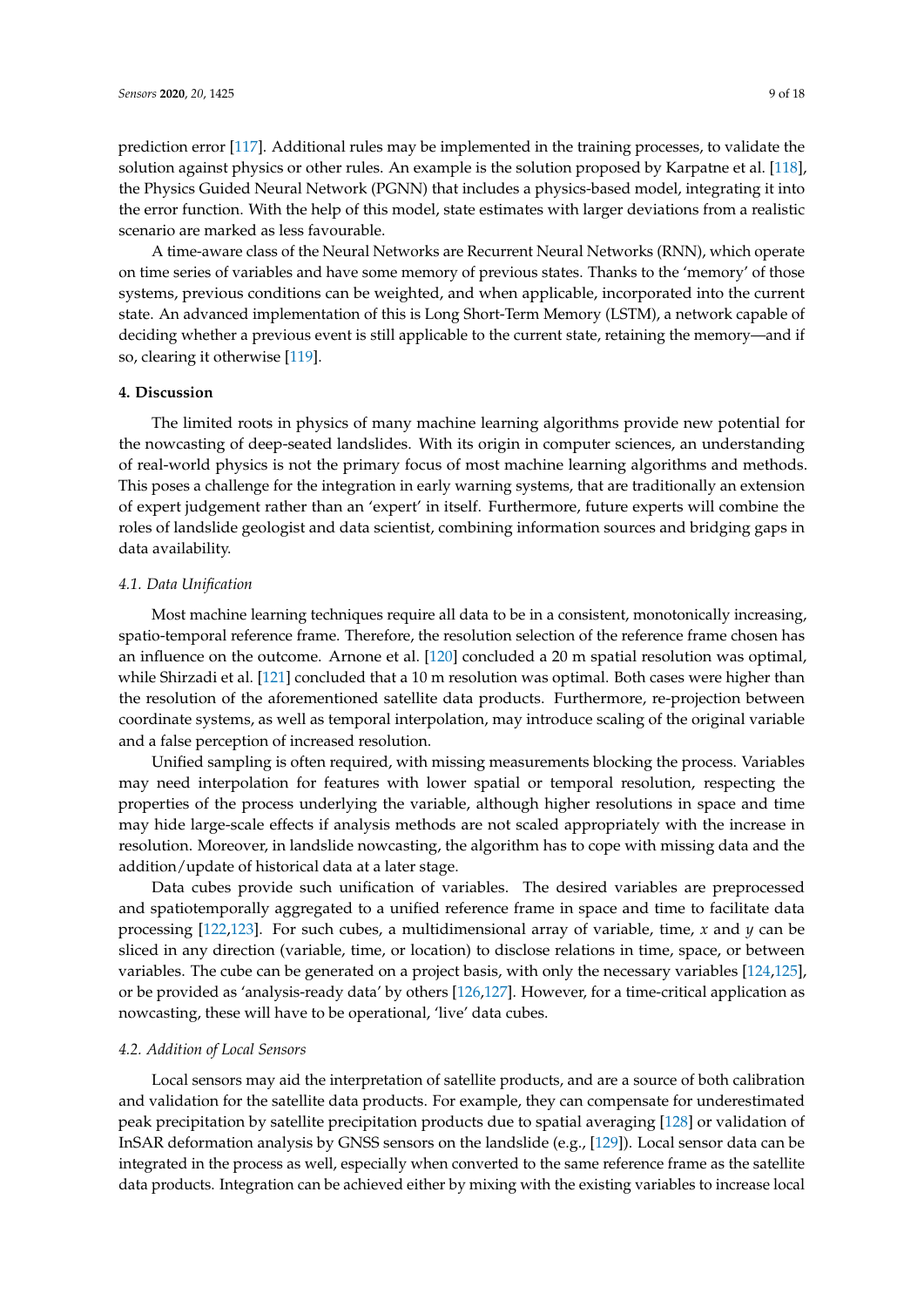spatial or temporal resolution, or by rasterisation, creating a new variable from spatially interpolated sensor data. Furthermore, local observations allow for monitoring in geometries that are difficult to describe or observe from air or space, such as vertical walls [\[130,](#page-16-18)[131\]](#page-16-19).

Regional application of local sensors is not only feasible in the case of mass deployment of low-cost and low-maintenance sensors. Thomas et al. [\[66\]](#page-13-15) showed that even a single soil moisture sensor may be representative of a larger region and better represent the soil moisture conditions than a satellite soil moisture product.

# *4.3. Addition of Physics*

Physical constraints can be added at multiple stages of the process and bring the solution closer to the physical process. Simple physics, such as the tank model [\[69\]](#page-14-0), may be used during variable pre-processing to amplify the information content of the variables. This integrates expert knowledge into the empirical system, unintentionally constraining the system to an assumed correlation. Including the same variable twice, once in a compound variable as well as independently, may over-represent the variable in the process.

During training of the algorithm, physics may be used to constrain the solutions to what is physically possible (e.g., landslides moving up-slope). This is implemented by the PGNN by penalizing solutions that are in conflict with such predefined rules [\[118\]](#page-16-6). A major drawback is that both solutions cannot compensate for errors in either the composite variables or constraints. Wrong assumptions will lead to sub-optimal training and predictive power.

## *4.4. Early Warning Systems*

The slow deformation behaviour of deep-seated landslides will not often prompt situations of immediate collapse or those that are life-threatening. However, warnings for strong acceleration, and associated risk for building and infrastructure damage, could be raised from a monitoring system. Early warning systems, solely based on (local) deformation measurements, have to detect precursory acceleration before a warning can be raised. Meanwhile, infrastructure and buildings on the slope are already undergoing increased stresses.

With satellite deformation tracking only, multiple acquisitions are necessary to trigger an alarm [\[5](#page-11-4)[,132\]](#page-16-20). Current algorithms require at least 4–5 radar observations indicating acceleration to come to an early warning with a reasonably low false alarm rate [\[5\]](#page-11-4). For example, given the 6-day revisiting time of the ESA Sentinel 1 satellite mission, this is a lead time of 24 days. Therefore, integration with other, more frequent measurements is necessary to come to an early warning and accelerate the detection of deformation anomalies. Moreover, a nowcasting system, including both driving and resulting factors, is less sensitive to the timeliness of the inputs and more suited for incorporation in an early warning system. However, special attention should be given to verify the performance for early warning of catastrophic accelerations of deep-seated landslides due to the rarity of such events.

Integration of the different data sources is an ongoing challenge faced by many remote sensing projects. The methods can be subdivided into traditional, statistical, or signal processing methods and artificial intelligence. The traditional methods have a mathematically defined behaviour, where the latter have proven to be very effective in recent applications, but are considered *blackboxes*.

The nowcasting system has to value known, historical information with respect to the current state. Traditional methods have limited flexibility in this respect. Possible pitfalls of the flexibility of machine learning methods are overfitting on previous deformation and unrealistic predictions due to the lack of physical constraints.

Unfortunately, it is practically impossible to guarantee that the more complex machine learning algorithms will always yield the desired warning, as it is impossible to simulate all time series and the non-linear behaviour does not allow for interpolation of the results. Such behaviour is undesirable in early warning systems, where there is a delicate balance in the perception of false alarms and missed detections [\[133\]](#page-17-0). Furthermore, it poses the question of how to present the new, uncertain results to the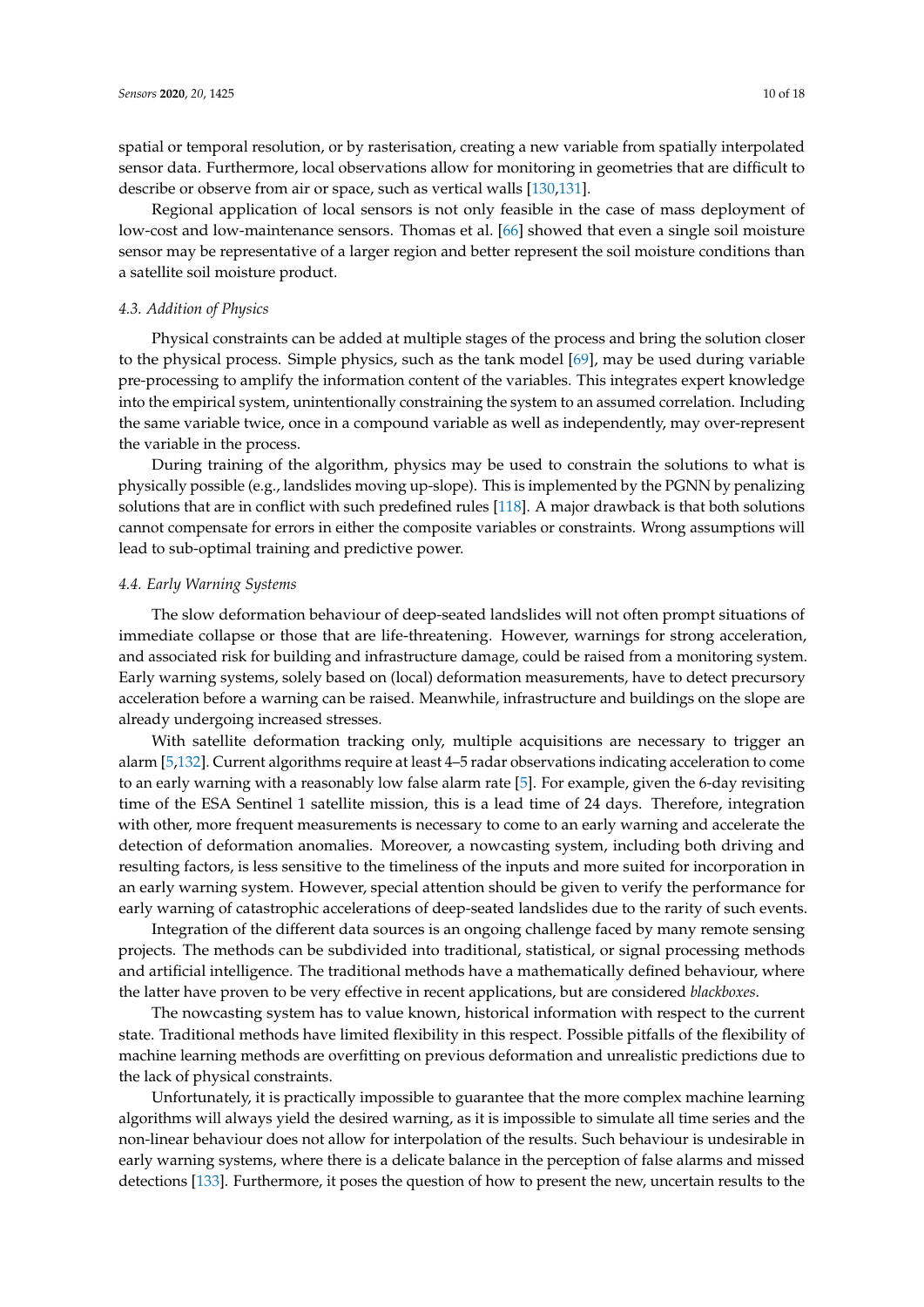public—an early warning system is only complete with a communication framework to distribute the warnings raised [\[134\]](#page-17-1).

By integrating the nowcast in the early warning system, alarms are now based on the interplay of variables, contrary to established single-variable intensity-duration thresholds. Furthermore, ensemble predictions, showing agreement or disagreement between ensemble members, can be used to warn against uncertain predictions. To increase predictive power, weather forecasts can be used to detect such problems beforehand [\[135\]](#page-17-2). Together, these provide opportunities for the implementation of an unconventional but trustworthy warning system.

The application of continuous learning—the continuous optimization of the model to the newly recorded data—allows for the adaption to changing conditions, integrating new situations not encountered in the initial training phase and learning from previously missed stabilization or acceleration. However, continuous learning may mask slow changes, falsely updating the ground state.

#### *4.5. Risk Assessment and Reduction*

The quantitative hazard estimate from the nowcasting system can be projected onto objects of socio-economic importance, such as infrastructure and housing. The initial hazard estimate is hereby upgraded to a risk estimate—listing the potential damage incurred by the nowcasted, accelerated deformation. Moreover, the processing priority can be guided by the objects at risk, processing areas of high importance first or more frequently, thus maintaining regional coverage at the reduced computational cost. Furthermore, the empirical relations derived from the training of the machine learning algorithm are a valuable resource for the planning of mitigation measures.

## **5. Conclusions**

Instead of describing the exact dynamics of each landslide, machine learning may serve a similar purpose in local and regional nowcasting and early warning systems. The continuous, wide-area time series from satellite remote sensing offer a unique opportunity to monitor deformation and hydro-meteorological conditions of landslides on a local and regional scale. In this paper, we showed that there are satellite remote sensing products available that capture the major contributors to the landslide process as well as the continuous, slow deformation of deep-seated landslides themselves.

The limited frequency of deformation updates necessitates the integration of data from other, more frequent, sources to continuously estimating the current system state. Simple physics and proxy indicators may compensate for variables that cannot be observed directly from space. The different machine learning algorithms we listed have been demonstrated to be capable of processing the large data streams available to a nowcast of deformation on a local scale.

A satellite remote sensing landslide nowcasting system can be applied on demand, and has the potential to be applied globally, independent of terrain accessibility or local budget, and provides additional protection to those affected. However, integration in early warning systems on both a local and regional scale will require further refinement of the algorithms and a new approach to 'live', unified data integration.

**Author Contributions:** Investigation, A.L.v.N.; Supervision, R.C.L. and T.A.B.; Writing—original draft, A.L.v.N.; Writing—review & editing, R.C.L. and T.A.B. All authors have read and agreed to the published version of the manuscript.

**Funding:** This work was carried out under the framework of the OPERANDUM (OPEn-air laboRAtories for Nature baseD solUtions to Manage hydro-meteo risks) project, which is funded by European Union's Horizon 2020 Framework Programme for research and innovation under grant agreement 776848.

**Conflicts of Interest:** The authors declare no conflict of interest.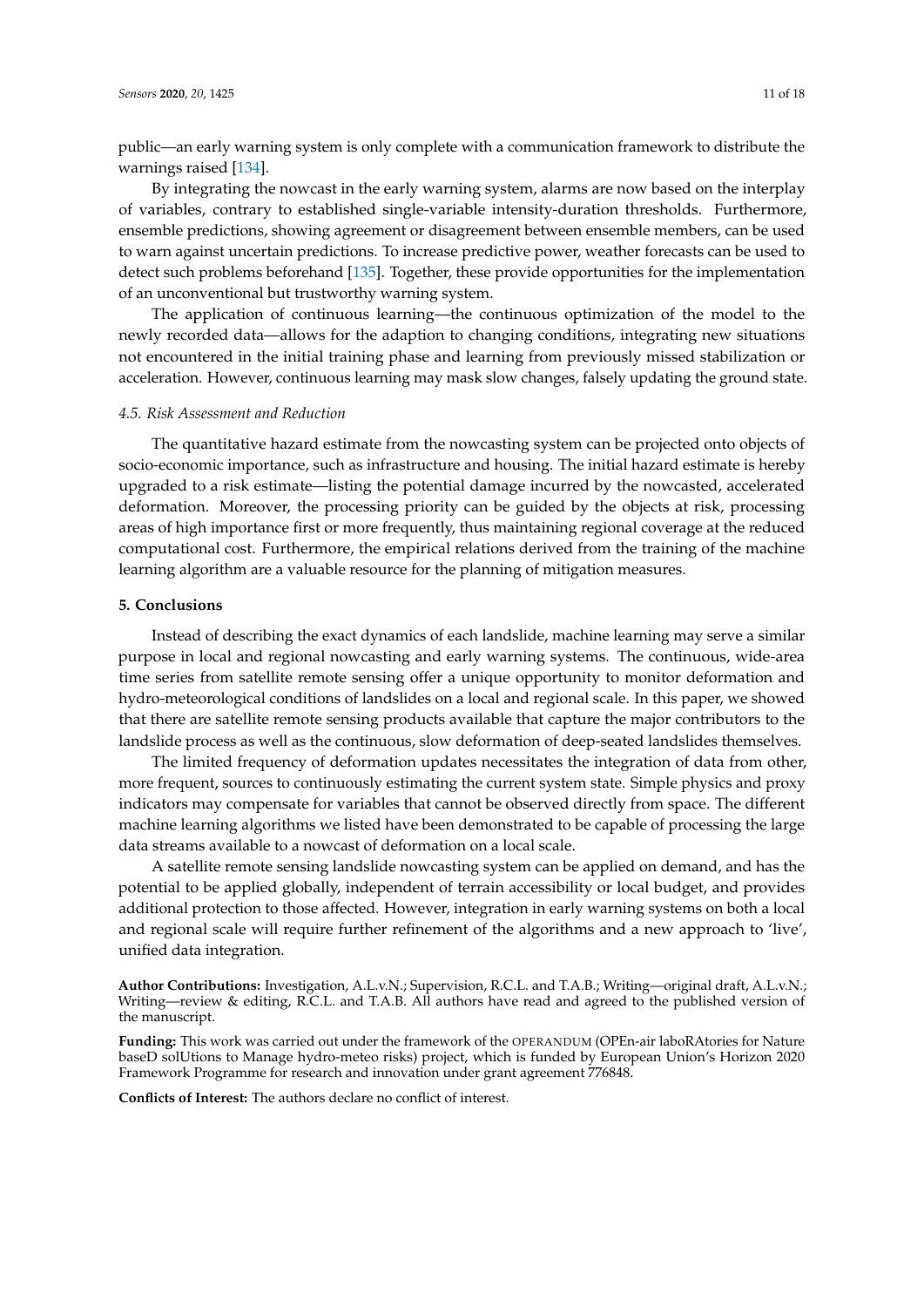## **References**

- <span id="page-11-0"></span>1. Froude, M.J.; Petley, D.N. Global fatal landslide occurrence from 2004 to 2016. *Nat. Hazards Earth Syst. Sci.* **2018**, *18*, 2161–2181. [\[CrossRef\]](http://dx.doi.org/10.5194/nhess-18-2161-2018)
- <span id="page-11-1"></span>2. Haque, U.; Blum, P.; da Silva, P.F.; Andersen, P.; Pilz, J.; Chalov, S.R.; Malet, J.P.; Auflič, M.J.; Andres, N.; Poyiadji, E.; et al. Fatal landslides in Europe. *Landslides* **2016**, *13*, 1545–1554. [\[CrossRef\]](http://dx.doi.org/10.1007/s10346-016-0689-3)
- <span id="page-11-2"></span>3. International Consortium on Landslides. *Kyoto 2020 Commitment for Global Promotion of Understanding and Reducing Landslide Disaster Risk*; International Consortium on Landslides: Kyoto, Japan, 2019.
- <span id="page-11-3"></span>4. Sassa, K. The Kyoto Landslide Commitment 2020: First Signatories. *Landslides* **2019**, *16*, 2053–2057. [\[CrossRef\]](http://dx.doi.org/10.1007/s10346-019-01295-4)
- <span id="page-11-4"></span>5. Intrieri, E.; Raspini, F.; Fumagalli, A.; Lu, P.; Del Conte, S.; Farina, P.; Allievi, J.; Ferretti, A.; Casagli, N. The Maoxian landslide as seen from space: Detecting precursors of failure with Sentinel-1 data. *Landslides* **2018**, *15*, 123–133. [\[CrossRef\]](http://dx.doi.org/10.1007/s10346-017-0915-7)
- <span id="page-11-5"></span>6. Brabb, E.E.; Pampeyan, E.H.; Bonilla, M.G. *Landslide Susceptibility in San Mateo County, California*; Technical Report; US Geological Survey: Reston, VA, USA, 1972.
- 7. Dobrovolny, E. *Landslide Susceptibility in and Near Anchorage as Interpreted from Topographic and Geologic Maps, in the Great Alaska Earthquake of 1964*; Technical Report 1603; US Geological Survey: Reston, VA, USA, 1971.
- <span id="page-11-6"></span>8. Radbruch, D.H.; Crowther, K.C. *Map Showing Relative Amounts of Landslides in California*; Open-File Report 70-270; US Geological Survey: Reston, VA, USA, 1970.
- <span id="page-11-7"></span>9. Fell, R.; Corominas, J.; Bonnard, C.; Cascini, L.; Leroi, E.; Savage, W.Z. Guidelines for landslide susceptibility, hazard and risk zoning for land-use planning. *Eng. Geol.* **2008**, *102*, 99–111. [\[CrossRef\]](http://dx.doi.org/10.1016/j.enggeo.2008.03.014)
- <span id="page-11-8"></span>10. Wilde, M.; Günther, A.; Reichenbach, P.; Malet, J.P.; Hervás, J. Pan-European landslide susceptibility mapping: ELSUS Version 2. *J. Maps* **2018**, *14*, 97–104. [\[CrossRef\]](http://dx.doi.org/10.1080/17445647.2018.1432511)
- <span id="page-11-9"></span>11. Günther, A.; van den Eeckhaut, M.; Malet, J.P.; Reichenbach, P.; Hervás, J. Climate-physiographically differentiated Pan-European landslide susceptibility assessment using spatial multi-criteria evaluation and transnational landslide information. *Geomorphology* **2014**, *224*, 69–85. [\[CrossRef\]](http://dx.doi.org/10.1016/j.geomorph.2014.07.011)
- <span id="page-11-10"></span>12. Stanley, T.; Kirschbaum, D.B. A heuristic approach to global landslide susceptibility mapping. *Nat. Hazards* **2017**, *87*, 145–164. [\[CrossRef\]](http://dx.doi.org/10.1007/s11069-017-2757-y)
- <span id="page-11-11"></span>13. Nadim, F.; Kjekstad, O.; Peduzzi, P.; Herold, C.; Jaedicke, C. Global landslide and avalanche hotspots. *Landslides* **2006**, *3*, 159–173. [\[CrossRef\]](http://dx.doi.org/10.1007/s10346-006-0036-1)
- <span id="page-11-12"></span>14. Intrieri, E.; Carlà, T.; Gigli, G. Forecasting the time of failure of landslides at slope-scale: A literature review. *Earth Sci. Rev.* **2019**, *193*, 333–349. [\[CrossRef\]](http://dx.doi.org/10.1016/j.earscirev.2019.03.019)
- <span id="page-11-16"></span>15. Reichenbach, P.; Rossi, M.; Malamud, B.D.; Mihir, M.; Guzzetti, F. A review of statistically-based landslide susceptibility models. *Earth-Sci. Rev.* **2018**, *180*, 60–91. [\[CrossRef\]](http://dx.doi.org/10.1016/j.earscirev.2018.03.001)
- 16. Chae, B.G.; Park, H.J.; Catani, F.; Simoni, A.; Berti, M. Landslide prediction, monitoring and early warning: A concise review of state-of-the-art. *Geosci. J.* **2017**, *21*, 1033–1070. [\[CrossRef\]](http://dx.doi.org/10.1007/s12303-017-0034-4)
- <span id="page-11-17"></span>17. Budimir, M.E.A.; Atkinson, P.M.; Lewis, H.G. A systematic review of landslide probability mapping using logistic regression. *Landslides* **2015**, *12*, 419–436. [\[CrossRef\]](http://dx.doi.org/10.1007/s10346-014-0550-5)
- <span id="page-11-18"></span>18. Kanungo, D.; Arora, M.; Sarkar, S.; Gupta, R. Landslide Susceptibility Zonation (LSZ) Mapping—A Review. *J. South Asia Disaster Stud.* **2009**, *2*, 81–105.
- 19. Delacourt, C.; Allemand, P.; Berthier, E.; Raucoules, D.; Casson, B.; Grandjean, P.; Pambrun, C.; Varel, E. Remote-sensing techniques for analysing landslide kinematics: A review. *Bulletin de la Société Géologique de France* **2007**, *178*, 89–100. [\[CrossRef\]](http://dx.doi.org/10.2113/gssgfbull.178.2.89)
- 20. Chacón, J.; Irigaray, C.; Fernández, T.; El Hamdouni, R. Engineering geology maps: Landslides and geographical information systems. *Bull. Eng. Geol. Environ.* **2006**, *65*, 341–411. [\[CrossRef\]](http://dx.doi.org/10.1007/s10064-006-0064-z)
- 21. Brenning, A. Spatial prediction models for landslide hazards: Review, comparison and evaluation. *Nat. Hazards Earth Syst. Sci.* **2005**, *5*, 853–862. [\[CrossRef\]](http://dx.doi.org/10.5194/nhess-5-853-2005)
- <span id="page-11-13"></span>22. Huabin, W.; Gangjun, L.; Weiya, X.; Gonghui, W. GIS-based landslide hazard assessment: An overview. *Prog. Phys. Geogr. Earth Environ.* **2005**, *29*, 548–567. [\[CrossRef\]](http://dx.doi.org/10.1191/0309133305pp462ra)
- <span id="page-11-14"></span>23. Van Westen, C.J.; Castellanos, E.; Kuriakose, S.L. Spatial data for landslide susceptibility, hazard, and vulnerability assessment: An overview. *Eng. Geol.* **2008**, *102*, 112–131. [\[CrossRef\]](http://dx.doi.org/10.1016/j.enggeo.2008.03.010)
- <span id="page-11-15"></span>24. Kirschbaum, D.; Stanley, T.; Zhou, Y. Spatial and temporal analysis of a global landslide catalog. *Geomorphology* **2015**, *249*, 4–15. [\[CrossRef\]](http://dx.doi.org/10.1016/j.geomorph.2015.03.016)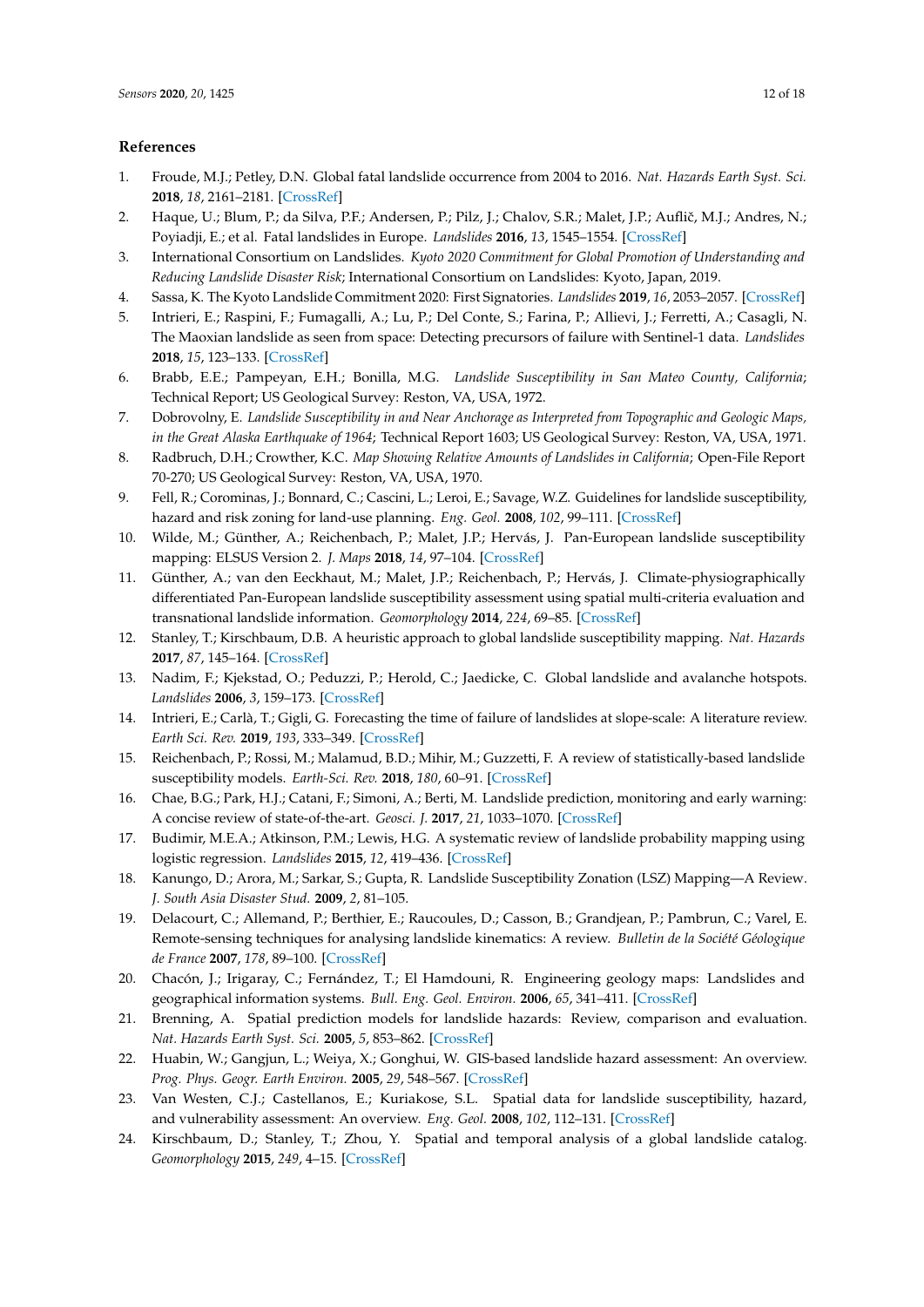- <span id="page-12-24"></span><span id="page-12-23"></span><span id="page-12-0"></span>25. Bogaard, T.A.; Greco, R. Invited perspectives: Hydrological perspectives on precipitation intensity-duration thresholds for landslide initiation: Proposing hydro-meteorological thresholds. *Nat. Hazards Earth Syst. Sci.* **2018**, *18*, 31–39. [\[CrossRef\]](http://dx.doi.org/10.5194/nhess-18-31-2018)
- <span id="page-12-1"></span>26. Rodríguez, C.; Bommer, J.; Chandler, R. Earthquake-induced landslides: 1980–1997. *Soil Dyn. Earthq. Eng.* **1999**, *18*, 325–346. [\[CrossRef\]](http://dx.doi.org/10.1016/S0267-7261(99)00012-3)
- <span id="page-12-2"></span>27. Keefer, D.K. Landslides caused by earthquakes. *GSA Bull.* **1984**, *95*, 406–421. [\[CrossRef\]](http://dx.doi.org/10.1130/0016-7606(1984)95<406:LCBE>2.0.CO;2)
- <span id="page-12-22"></span><span id="page-12-3"></span>28. Bogaard, T.A.; Greco, R. Landslide hydrology: From hydrology to pore pressure. *Wiley Interdiscip. Rev. Water* **2015**, *3*, 439–459. [\[CrossRef\]](http://dx.doi.org/10.1002/wat2.1126)
- <span id="page-12-4"></span>29. Benoit, L.; Briole, P.; Martin, O.; Thom, C.; Malet, J.P.; Ulrich, P. Monitoring landslide displacements with the Geocube wireless network of low-cost GPS. *Eng. Geol.* **2015**, *195*, 111–121. [\[CrossRef\]](http://dx.doi.org/10.1016/j.enggeo.2015.05.020)
- <span id="page-12-5"></span>30. Tofani, V.; Raspini, F.; Catani, F.; Casagli, N. Persistent Scatterer Interferometry (PSI) technique for landslide characterization and monitoring. *Remote Sens.* **2013**, *5*, 1045–1065. [\[CrossRef\]](http://dx.doi.org/10.3390/rs5031045)
- <span id="page-12-6"></span>31. Du, J.; Yin, K.; Lacasse, S. Displacement prediction in colluvial landslides, Three Gorges Reservoir, China. *Landslides* **2013**, *10*, 203–218. [\[CrossRef\]](http://dx.doi.org/10.1007/s10346-012-0326-8)
- <span id="page-12-7"></span>32. Wei, Z.l.; Lü, Q.; Sun, H.Y.; Shang, Y.Q. Estimating the rainfall threshold of a deep-seated landslide by integrating models for predicting the groundwater level and stability analysis of the slope. *Eng. Geol.* **2019**, 253, 14–26. [\[CrossRef\]](http://dx.doi.org/10.1016/j.enggeo.2019.02.026)
- <span id="page-12-8"></span>33. Krkač, M.; Špoljarić, D.; Bernat, S.; Arbanas, S.M. Method for prediction of landslide movements based on random forests. *Landslides* **2017**, *14*, 947–960. [\[CrossRef\]](http://dx.doi.org/10.1007/s10346-016-0761-z)
- <span id="page-12-9"></span>34. Corominas, J.; van Westen, C.; Frattini, P.; Cascini, L.; Malet, J.P.; Fotopoulou, S.; Catani, F.; Van Den Eeckhaut, M.; Mavrouli, O.; Agliardi, F.; et al. Recommendations for the quantitative analysis of landslide risk. *Bull. Eng. Geol. Environ.* **2013**, *73*, 209–263. [\[CrossRef\]](http://dx.doi.org/10.1007/s10064-013-0538-8)
- <span id="page-12-10"></span>35. Terzaghi, K. *Theoretical Soil Mechanics*; John Wiley & Sons, Inc.: Hoboken, NJ, USA, 1943. [\[CrossRef\]](http://dx.doi.org/10.1002/9780470172766)
- <span id="page-12-11"></span>36. Guzzetti, F.; Carrara, A.; Cardinali, M.; Reichenbach, P. Landslide hazard evaluation: A review of current techniques and their application in a multi-scale study, Central Italy. *Geomorphology* **1999**, *31*, 181–216. [\[CrossRef\]](http://dx.doi.org/10.1016/S0169-555X(99)00078-1)
- <span id="page-12-12"></span>37. Li, H.; Xu, Q.; He, Y.; Deng, J. Prediction of landslide displacement with an ensemble-based extreme learning machine and copula models. *Landslides* **2018**, *15*, 2047–2059. [\[CrossRef\]](http://dx.doi.org/10.1007/s10346-018-1020-2)
- <span id="page-12-13"></span>38. Farr, T.G.; Rosen, P.A.; Caro, E.; Crippen, R.; Duren, R.; Hensley, S.; Kobrick, M.; Paller, M.; Rodriguez, E.; Roth, L.; et al. The Shuttle Radar Topography Mission. *Rev. Geophys.* **2007**, *45*. [\[CrossRef\]](http://dx.doi.org/10.1029/2005RG000183)
- <span id="page-12-14"></span>39. Japan Aerospace Exploration Agency; Earth Observation Research Center. *ALOS Global Digital Surface Model (DSM) Product Description*; Technical Report; Japan Aerospace Exploration Agency (JAXA): Tokyo, Japan, 2019.
- <span id="page-12-15"></span>40. Tadono, T.; Ishida, H.; Oda, F.; Naito, S.; Minakawa, K.; Iwamoto, H. Precise Global DEM Generation by ALOS PRISM. *ISPRS Ann. Photogramm. Remote Sens. Spat. Inf. Sci.* **2014**, *II-4*, 71–76. [\[CrossRef\]](http://dx.doi.org/10.5194/isprsannals-II-4-71-2014)
- <span id="page-12-16"></span>41. Rizzoli, P.; Martone, M.; Gonzalez, C.; Wecklich, C.; Borla Tridon, D.; Bräutigam, B.; Bachmann, M.; Schulze, D.; Fritz, T.; Huber, M.; et al. Generation and performance assessment of the global TanDEM-X digital elevation model. *ISPRS J. Photogramm. Remote Sens.* **2017**, *132*, 119–139. [\[CrossRef\]](http://dx.doi.org/10.1016/j.isprsjprs.2017.08.008)
- <span id="page-12-17"></span>42. Tachikawa, T.; Kaku, M.; Iwasaki, A.; Gesch, D.B.; Oimoen, M.J.; Zhang, Z.; Danielson, J.J.; Krieger, T.; Curtis, B.; Haase, J.; et al. *ASTER Global Digital Elevation Model Version 2-Summary of Validation Results*; Technical Report; NASA: Washington, DC, USA, 2011.
- <span id="page-12-18"></span>43. Grohmann, C.H. Effects of spatial resolution on slope and aspect derivation for regional-scale analysis. *Comput. Geosci.* **2015**, *77*, 111–117. [\[CrossRef\]](http://dx.doi.org/10.1016/j.cageo.2015.02.003)
- 44. Erskine, R.H.; Green, T.R.; Ramirez, J.A.; MacDonald, L.H. Digital Elevation Accuracy and Grid Cell Size: Effects on Estimated Terrain Attributes. *Soil Sci. Soc. Am. J.* **2007**, *71*, 1371–1380. [\[CrossRef\]](http://dx.doi.org/10.2136/sssaj2005.0142)
- <span id="page-12-19"></span>45. Zhou, Q.; Liu, X. Analysis of errors of derived slope and aspect related to DEM data properties. *Comput. Geosci.* **2004**, *30*, 369–378. [\[CrossRef\]](http://dx.doi.org/10.1016/j.cageo.2003.07.005)
- <span id="page-12-20"></span>46. Thompson, J.A.; Bell, J.C.; Butler, C.A. Digital elevation model resolution: Effects on terrain attribute calculation and quantitative soil-landscape modeling. *Geoderma* **2001**, *100*, 67–89. [\[CrossRef\]](http://dx.doi.org/10.1016/S0016-7061(00)00081-1)
- <span id="page-12-21"></span>47. Grohmann, C.H. Evaluation of TanDEM-X DEMs on selected Brazilian sites: Comparison with SRTM, ASTER GDEM and ALOS AW3D30. *Remote Sens. Environ.* **2018**, *212*, 121–133. [\[CrossRef\]](http://dx.doi.org/10.1016/j.rse.2018.04.043)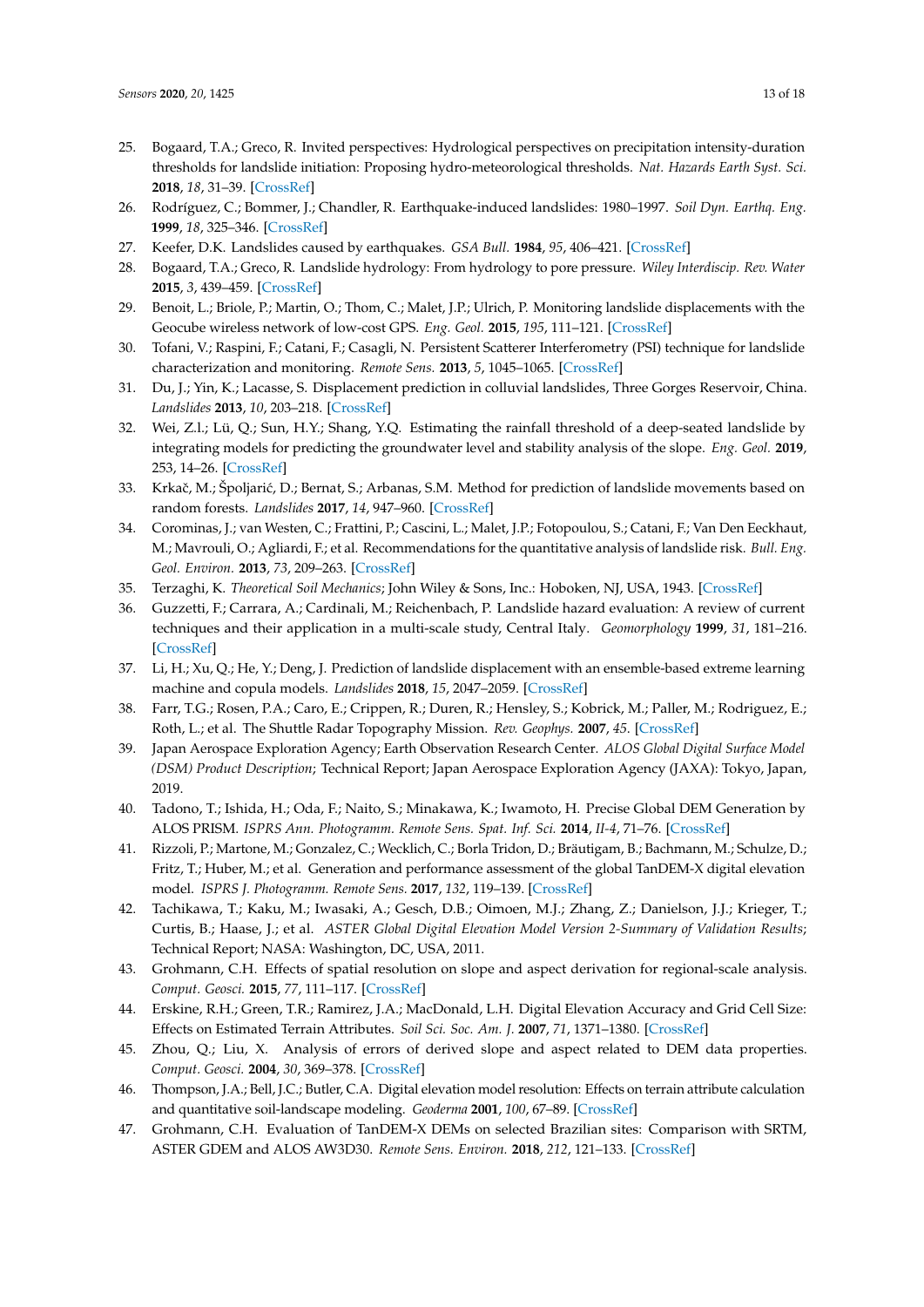- 48. Nascetti, A.; Di Rita, M.; Ravanelli, R.; Amicuzi, M.; Esposito, S.; Crespi, M. Free Global Dsm Assessment on Large Scale Areas Exploiting the Potentialities of the Innovative Google Earth Engine Platform. *ISPRS Int. Arch. Photogramm. Remote Sens. Spat. Inf. Sci.* **2017**, *XLII-1/W1*, 627–633. [\[CrossRef\]](http://dx.doi.org/10.5194/isprs-archives-XLII-1-W1-627-2017)
- 49. Frey, H.; Paul, F. On the suitability of the SRTM DEM and ASTER GDEM for the compilation of topographic parameters in glacier inventories. *Int. J. Appl. Earth Obs. Geoinf.* **2012**, *18*, 480–490. [\[CrossRef\]](http://dx.doi.org/10.1016/j.jag.2011.09.020)
- <span id="page-13-2"></span>50. Hirt, C.; Filmer, M.S.; Featherstone, W.E. Comparison and validation of the recent freely available ASTER-GDEM ver1, SRTM ver4.1 and GEODATA DEM-9S ver3 digital elevation models over Australia. *Aust. J. Earth Sci.* **2010**, *57*, 337–347. [\[CrossRef\]](http://dx.doi.org/10.1080/08120091003677553)
- 51. Hayakawa, Y.S.; Oguchi, T.; Lin, Z. Comparison of new and existing global digital elevation models: ASTER G-DEM and SRTM-3. *Geophys. Res. Lett.* **2008**, *35*. [\[CrossRef\]](http://dx.doi.org/10.1029/2008GL035036)
- <span id="page-13-0"></span>52. Bolch, T.; Kamp, U.; Olsenholler, J.; Oluić, M. Using ASTER and SRTM DEMs for studying geomorphology and glaciation in high mountain areas. In Proceedings of the 24th EARSel Symposium on New Strategies for European Remote Sensing, Dubrovnik, Croatia, 25–27 May 2004. [\[CrossRef\]](http://dx.doi.org/10.5167/uzh-137249)
- <span id="page-13-1"></span>53. Suwandana, E.; Kawamura, K.; Sakuno, Y.; Kustiyanto, E.; Raharjo, B. Evaluation of ASTER GDEM2 in Comparison with GDEM1, SRTM DEM and Topographic-Map-Derived DEM Using Inundation Area Analysis and RTK-dGPS Data. *Remote Sens.* **2012**, *4*, 2419–2431. [\[CrossRef\]](http://dx.doi.org/10.3390/rs4082419)
- <span id="page-13-3"></span>54. Szabó, G.; Singh, S.K.; Szabó, S. Slope angle and aspect as influencing factors on the accuracy of the SRTM and the ASTER GDEM databases. *Phys. Chem. Earth Parts A/B/C* **2015**, *83–84*, 137–145. [\[CrossRef\]](http://dx.doi.org/10.1016/j.pce.2015.06.003)
- <span id="page-13-4"></span>55. Yamazaki, D.; Ikeshima, D.; Tawatari, R.; Yamaguchi, T.; O'Loughlin, F.; Neal, J.C.; Sampson, C.C.; Kanae, S.; Bates, P.D. A high-accuracy map of global terrain elevations: Accurate Global Terrain Elevation map. *Geophys. Res. Lett.* **2017**, *44*, 5844–5853. [\[CrossRef\]](http://dx.doi.org/10.1002/2017GL072874)
- <span id="page-13-5"></span>56. Crippen, R.; Buckley, S.; Agram, P.; Belz, E.; Gurrola, E.; Hensley, S.; Kobrick, M.; Lavalle, M.; Martin, J.; Neumann, M.; et al. NASADEM Global Elevation Model: Methods and Progress. *ISPRS Int. Arch. Photogramm. Remote Sens. Spat. Inf. Sci.* **2016**, *XLI-B4*, 125–128. [\[CrossRef\]](http://dx.doi.org/10.5194/isprsarchives-XLI-B4-125-2016)
- <span id="page-13-6"></span>57. Robinson, N.; Regetz, J.; Guralnick, R.P. EarthEnv-DEM90: A nearly-global, void-free, multi-scale smoothed, 90m digital elevation model from fused ASTER and SRTM data. *ISPRS J. Photogramm. Remote Sens.* **2014**, *87*, 57–67. [\[CrossRef\]](http://dx.doi.org/10.1016/j.isprsjprs.2013.11.002)
- <span id="page-13-7"></span>58. De Ferranti, J. Viewfinder Panoramas. 2014. Available online: <http://viewfinderpanoramas.org/dem3.html> (accessed on 1 March 2020).
- <span id="page-13-8"></span>59. Sanchez, P.A.; Ahamed, S.; Carré, F.; Hartemink, A.E.; Hempel, J.; Huising, J.; Lagacherie, P.; McBratney, A.B.; McKenzie, N.J.; Mendonça-Santos, M.D.L.; et al. Digital soil map of the world. *Science* **2009**, *325*, 680–681. [\[CrossRef\]](http://dx.doi.org/10.1126/science.1175084)
- <span id="page-13-9"></span>60. Scholes, R.; Brown de Colstoun, E.; Hall, F.; Collatz, G.; Meeson, B.; Los, S.; Landis, D. *ISLSCP II Global Gridded Soil Characteristics*; ORNL DAAC: Oak Ridge, TN, USA, 2011. [\[CrossRef\]](http://dx.doi.org/10.3334/ORNLDAAC/1004)
- <span id="page-13-10"></span>61. Duscher, K.; Günther, A.; Richts, A.; Clos, P.; Philipp, U.; Struckmeier, W. The GIS layers of the "International Hydrogeological Map of Europe 1:1,500,000" in a vector format. *Hydrogeol. J.* **2015**, *23*, 1867–1875. [\[CrossRef\]](http://dx.doi.org/10.1007/s10040-015-1296-4)
- <span id="page-13-11"></span>62. Satgé, F.; Defrance, D.; Sultan, B.; Bonnet, M.P.; Seyler, F.; Rouché, N.; Pierron, F.; Paturel, J.E. Evaluation of 23 gridded precipitation datasets across West Africa. *J. Hydrol.* **2020**, *581*, 124412. [\[CrossRef\]](http://dx.doi.org/10.1016/j.jhydrol.2019.124412)
- <span id="page-13-12"></span>63. Beck, H.E.; Vergopolan, N.; Pan, M.; Levizzani, V.; van Dijk, A.I.J.M.; Weedon, G.P.; Brocca, L.; Pappenberger, F.; Huffman, G.J.; Wood, E.F. Global-scale evaluation of 22 precipitation datasets using gauge observations and hydrological modeling. *Hydrol. Earth Syst. Sci.* **2017**, *21*, 6201–6217. [\[CrossRef\]](http://dx.doi.org/10.5194/hess-21-6201-2017)
- <span id="page-13-13"></span>64. Beck, H.E.; Pan, M.; Roy, T.; Weedon, G.P.; Pappenberger, F.; van Dijk, A.I.J.M.; Huffman, G.J.; Adler, R.F.; Wood, E.F. Daily evaluation of 26 precipitation datasets using Stage-IV gauge-radar data for the CONUS. *Hydrol. Earth Syst. Sci.* **2019**, *23*, 207–224. [\[CrossRef\]](http://dx.doi.org/10.5194/hess-23-207-2019)
- <span id="page-13-14"></span>65. Van Asch, T.; Buma, J.; van Beek, L. A view on some hydrological triggering systems in landslides. *Geomorphology* **1999**, *30*, 25–32. [\[CrossRef\]](http://dx.doi.org/10.1016/S0169-555X(99)00042-2)
- <span id="page-13-15"></span>66. Thomas, M.A.; Collins, B.D.; Mirus, B.B. Assessing the feasibility of satellite-based thresholds for hydrologically driven landsliding. *Water Resour. Res.* **2019**, *55*, 9006–9023. [\[CrossRef\]](http://dx.doi.org/10.1029/2019WR025577)
- <span id="page-13-16"></span>67. Mirus, B.B.; Becker, R.E.; Baum, R.L.; Smith, J.B. Integrating real-time subsurface hydrologic monitoring with empirical rainfall thresholds to improve landslide early warning. *Landslides* **2018**, *15*, 1909–1919. [\[CrossRef\]](http://dx.doi.org/10.1007/s10346-018-0995-z)
- <span id="page-13-17"></span>68. Marino, P.; Peres, D.J.; Cancelliere, A.; Greco, R.; Bogaard, T.A. Soil moisture information can improve shallow landslide forecasting using the hydrometeorological threshold approach. *Landslides* **2020**, in review.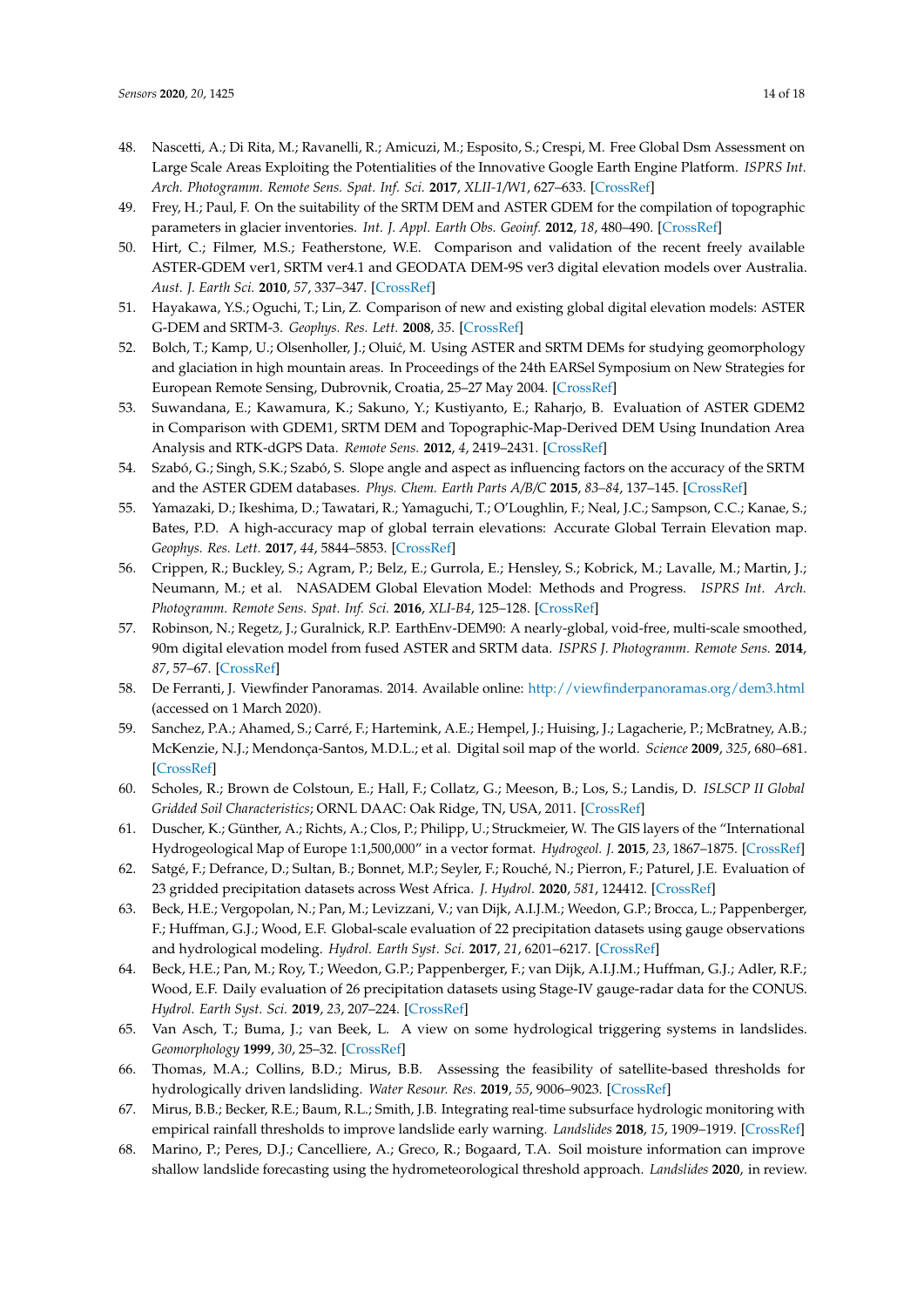- <span id="page-14-0"></span>69. Nie, W.; Krautblatter, M.; Leith, K.; Thuro, K.; Festl, J. A modified tank model including snowmelt and infiltration time lags for deep-seated landslides in alpine environments (Aggenalm, Germany). *Nat. Hazards Earth Syst. Sci.* **2017**, *17*, 1595–1610. [\[CrossRef\]](http://dx.doi.org/10.5194/nhess-17-1595-2017)
- 70. Ponziani, F.; Pandolfo, C.; Stelluti, M.; Berni, N.; Brocca, L.; Moramarco, T. Assessment of rainfall thresholds and soil moisture modeling for operational hydrogeological risk prevention in the Umbria region (central Italy). *Landslides* **2012**, *9*, 229–237. [\[CrossRef\]](http://dx.doi.org/10.1007/s10346-011-0287-3)
- 71. Godt, J.W.; Baum, R.L.; Chleborad, A.F. Rainfall characteristics for shallow landsliding in Seattle, Washington, USA. *Earth Surf. Process. Landf.* **2006**, *31*, 97–110. [\[CrossRef\]](http://dx.doi.org/10.1002/esp.1237)
- <span id="page-14-1"></span>72. Glade, T. Modelling landslide-triggering rainfalls in different regions of New Zealand—The soil water status model. *Zeitschrift für Geomorphologie Supplementband* **2000**, *122*, 63–84.
- <span id="page-14-2"></span>73. Novák, V. Methods of Evapotranspiration Estimation. In *Evapotranspiration in the Soil-Plant-Atmosphere System*; Novák, V., Ed.; Springer: Dordrecht, The Netherlands, 2012; pp. 165–215.\_9. [\[CrossRef\]](http://dx.doi.org/10.1007/978-94-007-3840-9_9)
- <span id="page-14-3"></span>74. Malet, J.P.; van Asch, T.; van Beek, R.; Maquaire, O. Forecasting the behaviour of complex landslides with a spatially distributed hydrological model. *Nat. Hazards Earth Syst. Sci.* **2005**, *5*, 71–85. [\[CrossRef\]](http://dx.doi.org/10.5194/nhess-5-71-2005)
- <span id="page-14-4"></span>75. Le, T.T.T.; Kawagoe, S. Impact of the landslide for a Relationship between Rainfall Condition and Land Cover in North Vietnam. *J. Geol. Resour. Eng.* **2018**, *6*, 239–250. [\[CrossRef\]](http://dx.doi.org/10.17265/2328-2193/2018.06.002)
- <span id="page-14-5"></span>76. Barrington-Leigh, C.; Millard-Ball, A. The world's user-generated road map is more than 80% complete. *PLoS ONE* **2017**, *12*, e0180698. [\[CrossRef\]](http://dx.doi.org/10.1371/journal.pone.0180698) [\[PubMed\]](http://www.ncbi.nlm.nih.gov/pubmed/28797037)
- <span id="page-14-6"></span>77. Bossard, M.; Feranec, J.; Otahel, J. *CORINE Land Cover Technical Guide: Addendum 2000*; Technical Report 40/2000; European Environment Agency: Copenhagen, Denmark, 2000.
- <span id="page-14-7"></span>78. Shimada, M.; Itoh, T.; Motooka, T.; Watanabe, M.; Shiraishi, T.; Thapa, R.; Lucas, R. New global forest/non-forest maps from ALOS PALSAR data (2007–2010). *Remote Sens. Environ.* **2014**, *155*, 13–31. [\[CrossRef\]](http://dx.doi.org/10.1016/j.rse.2014.04.014)
- <span id="page-14-8"></span>79. Hansen, M.C.; Potapov, P.V.; Moore, R.; Hancher, M.; Turubanova, S.A.; Tyukavina, A.; Thau, D.; Stehman, S.V.; Goetz, S.J.; Loveland, T.R.; et al. High-Resolution Global Maps of 21st-Century Forest Cover Change. *Science* **2013**, *342*, 850–853. [\[CrossRef\]](http://dx.doi.org/10.1126/science.1244693)
- <span id="page-14-9"></span>80. Elvidge, C.D.; Baugh, K.E.; Dietz, J.B.; Bland, T.; Sutton, P.C.; Kroehl, H.W. Radiance Calibration of DMSP-OLS Low-Light Imaging Data of Human Settlements. *Remote Sens. Environ.* **1999**, *68*, 77–88. [\[CrossRef\]](http://dx.doi.org/10.1016/S0034-4257(98)00098-4)
- <span id="page-14-10"></span>81. Elvidge, C.; Baugh, K.; Kihn, E.; Kroehl, H.; Davis, E. Mapping city lights with nighttime data from the DMSP Operational Linescan System. *Photogramm. Eng. Remote Sens.* **1997**, *63*, 727–734.
- <span id="page-14-11"></span>82. Zhou, X.; Li, Z.; Li, C.; Xing, C. The research of unstable slope monitoring in complex working environment using GB–SAR. *IOP Conf. Ser. Earth Environ. Sci.* **2019**, *227*, 062033. [\[CrossRef\]](http://dx.doi.org/10.1088/1755-1315/227/6/062033)
- 83. Corsini, A.; Farina, P.; Antonello, G.; Barbieri, M.; Casagli, N.; Coren, F.; Guerri, L.; Ronchetti, F.; Sterzai, P.; Tarchi, D. Space-borne and ground-based SAR interferometry as tools for landslide hazard management in civil protection. *Int. J. Remote Sens.* **2006**, *27*, 2351–2369. [\[CrossRef\]](http://dx.doi.org/10.1080/01431160600554405)
- <span id="page-14-12"></span>84. Leva, D.; Nico, G.; Tarchi, D.; Fortuny-Guasch, J.; Sieber, A. Temporal analysis of a landslide by means of a ground-based SAR interferometer. *IEEE Trans. Geosci. Remote Sens.* **2003**, *41*, 745–752. [\[CrossRef\]](http://dx.doi.org/10.1109/TGRS.2003.808902)
- <span id="page-14-13"></span>85. Prokop, A.; Panholzer, H. Assessing the capability of terrestrial laser scanning for monitoring slow moving landslides. *Nat. Hazards Earth Syst. Sci.* **2009**, *9*, 1921–1928. [\[CrossRef\]](http://dx.doi.org/10.5194/nhess-9-1921-2009)
- 86. Huang, R.; Jiang, L.; Shen, X.; Dong, Z.; Zhou, Q.; Yang, B.; Wang, H. An efficient method of monitoring slow-moving landslides with long-range terrestrial laser scanning: A case study of the Dashu landslide in the Three Gorges Reservoir Region, China. *Landslides* **2019**, *16*, 839–855. [\[CrossRef\]](http://dx.doi.org/10.1007/s10346-018-1118-6)
- <span id="page-14-14"></span>87. Zieher, T.; Bremer, M.; Rutzinger, M.; Pfeiffer, J.; Fritzmann, P.; Wichmann, V. Assessment of Landslide-Induced Displacement and Deformation of Above-Ground Objects Using Uav-Borne and Airborne Laser Scanning Data. *ISPRS Ann. Photogramm. Remote Sens. Spat. Inf. Sci.* **2019**, *IV-2/W5*, 461–467. [\[CrossRef\]](http://dx.doi.org/10.5194/isprs-annals-IV-2-W5-461-2019)
- <span id="page-14-15"></span>88. Jaboyedoff, M.; Oppikofer, T.; Abellán, A.; Derron, M.H.; Loye, A.; Metzger, R.; Pedrazzini, A. Use of LIDAR in landslide investigations: A review. *Nat. Hazards* **2012**, *61*, 5–28. [\[CrossRef\]](http://dx.doi.org/10.1007/s11069-010-9634-2)
- <span id="page-14-16"></span>89. Antonello, G.; Casagli, N.; Farina, P.; Leva, D.; Nico, G.; Sieber, A.J.; Tarchi, D. Ground-based SAR interferometry for monitoring mass movements. *Landslides* **2004**, *1*, 21–28. [\[CrossRef\]](http://dx.doi.org/10.1007/s10346-003-0009-6)
- <span id="page-14-17"></span>90. Colesanti, C.; Wasowski, J. Investigating landslides with space-borne Synthetic Aperture Radar (SAR) interferometry. *Eng. Geol.* **2006**, *88*, 173–199. [\[CrossRef\]](http://dx.doi.org/10.1016/j.enggeo.2006.09.013)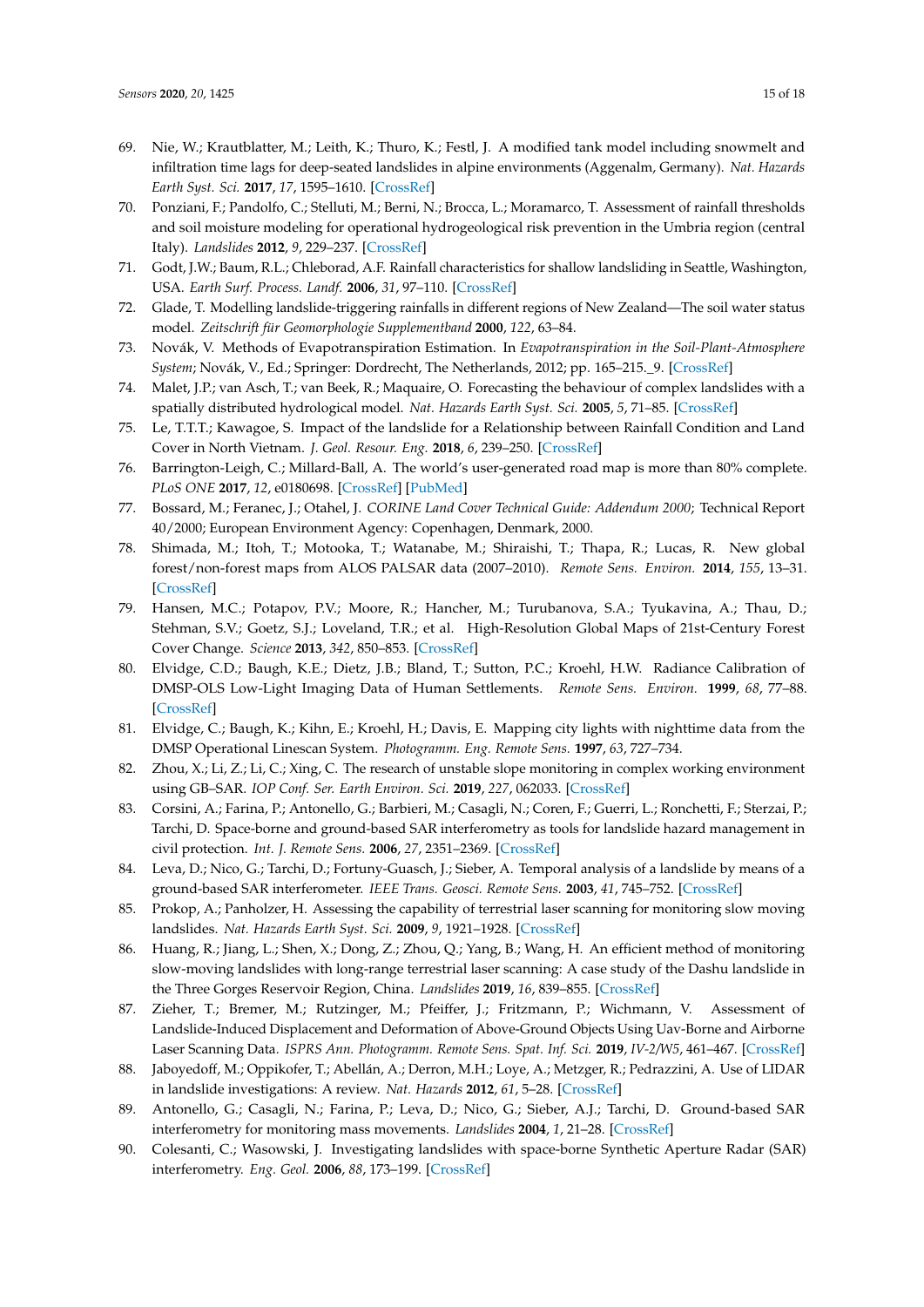- <span id="page-15-0"></span>91. Hilley, G.E.; Bürgmann, R.; Ferretti, A.; Novali, F.; Rocca, F. Dynamics of slow-moving landslides from permanent scatterer analysis. *Science* **2004**, *304*, 1952–1955. [\[CrossRef\]](http://dx.doi.org/10.1126/science.1098821)
- <span id="page-15-1"></span>92. Carlà, T.; Tofani, V.; Lombardi, L.; Raspini, F.; Bianchini, S.; Bertolo, D.; Thuegaz, P.; Casagli, N. Combination of GNSS, satellite InSAR, and GBInSAR remote sensing monitoring to improve the understanding of a large landslide in high alpine environment. *Geomorphology* **2019**, *335*, 62–75. [\[CrossRef\]](http://dx.doi.org/10.1016/j.geomorph.2019.03.014)
- 93. Schlögel, R.; Thiebes, B.; Toschi, I.; Zieher, T.; Darvishi, M.; Kofler, C. Sensor data integration for landslide monitoring—The LEMONADE concept. In *Workshop on World Landslide Forum*; Springer: Cham, Switzerland, 2017; pp. 71–78.
- <span id="page-15-2"></span>94. Ciampalini, A.; Raspini, F.; Frodella, W.; Bardi, F.; Bianchini, S.; Moretti, S. The effectiveness of high-resolution LiDAR data combined with PSInSAR data in landslide study. *Landslides* **2016**, *13*, 399–410. [\[CrossRef\]](http://dx.doi.org/10.1007/s10346-015-0663-5)
- <span id="page-15-3"></span>95. Kirschbaum, D.; Stanley, T. Satellite-Based Assessment of Rainfall-Triggered Landslide Hazard for Situational Awareness. *Earth's Future* **2018**, *6*, 505–523. [\[CrossRef\]](http://dx.doi.org/10.1002/2017EF000715) [\[PubMed\]](http://www.ncbi.nlm.nih.gov/pubmed/31709272)
- <span id="page-15-4"></span>96. Posner, A.; Georgakakos, K. An Early Warning System for Landslide Danger. *Eos* **2016**. [\[CrossRef\]](http://dx.doi.org/10.1029/2016EO062323)
- <span id="page-15-5"></span>97. Kirschbaum, D.B.; Adler, R.; Hong, Y.; Hill, S.; Lerner-Lam, A. A global landslide catalog for hazard applications: Method, results, and limitations. *Nat. Hazards* **2010**, *52*, 561–575. [\[CrossRef\]](http://dx.doi.org/10.1007/s11069-009-9401-4)
- <span id="page-15-12"></span><span id="page-15-11"></span><span id="page-15-6"></span>98. Petley, D.; Dunning, S.; Rosser, N.; Hungr, O. The analysis of global landslide risk through the creation of a database of worldwide landslide fatalities. In *Landslide Risk Management*; Balkema: Amsterdam, The Netherlands, 2005; pp. 367–374.
- <span id="page-15-13"></span><span id="page-15-7"></span>99. Riedmann, M.; Bindrich, M.; Damen, M.C.; Van Westen, C.J.; Micu, M. Generating a landslide inventory map using stero photo interpretation and radar interferometry techniques—A case study from the Buzău Mountains area, Romenia. In Proceedings of the International Conference on Analysis and Management of Changing Risks for Natural Hazards, Padua, Italy, 18–19 November 2014; pp. 571–577.
- <span id="page-15-15"></span><span id="page-15-14"></span><span id="page-15-8"></span>100. Damen, M.; Micu, M.; Zumpano, V.; van Westen, C.J.; Sijmons, K.; Balteanu, D. Landslide mapping and interpretation: Implications for landslide susceptibility analysis in discontinuous data environment. In Proceedings of the International Conference on Analysis and Management of Changing Risks for Natural Hazards, Padua, Italy, 18–19 November 2014.
- <span id="page-15-17"></span><span id="page-15-16"></span><span id="page-15-9"></span>101. Rosi, A.; Tofani, V.; Tanteri, L.; Tacconi Stefanelli, C.; Agostini, A.; Catani, F.; Casagli, N. The new landslide inventory of Tuscany (Italy) updated with PS-InSAR: Geomorphological features and landslide distribution. *Landslides* **2018**, *15*, 5–19. [\[CrossRef\]](http://dx.doi.org/10.1007/s10346-017-0861-4)
- <span id="page-15-18"></span>102. Cascini, L.; Peduto, D.; Pisciotta, G.; Arena, L.; Ferlisi, S.; Fornaro, G. The combination of DInSAR and facility damage data for the updating of slow-moving landslide inventory maps at medium scale. *Nat. Hazards Earth Syst. Sci.* **2013**, *13*, 1527–1549. [\[CrossRef\]](http://dx.doi.org/10.5194/nhess-13-1527-2013)
- <span id="page-15-19"></span><span id="page-15-10"></span>103. Righini, G.; Pancioli, V.; Casagli, N. Updating landslide inventory maps using Persistent Scatterer Interferometry (PSI). *Int. J. Remote Sens.* **2012**, *33*, 2068–2096. [\[CrossRef\]](http://dx.doi.org/10.1080/01431161.2011.605087)
- 104. Xie, P.; Zhou, A.; Chai, B. The Application of Long Short-Term Memory(LSTM) Method on Displacement Prediction of Multifactor-Induced Landslides. *IEEE Access* **2019**, *7*, 54305–54311. [\[CrossRef\]](http://dx.doi.org/10.1109/ACCESS.2019.2912419)
- <span id="page-15-21"></span>105. Bossi, G.; Marcato, G. Planning Landslide Countermeasure Works through Long Term Monitoring and Grey Box Modelling. *Geosciences* **2019**, *9*, 185. [\[CrossRef\]](http://dx.doi.org/10.3390/geosciences9040185)
- 106. Yang, B.; Yin, K.; Lacasse, S.; Liu, Z. Time series analysis and long short-term memory neural network to predict landslide displacement. *Landslides* **2019**, *16*, 677–694. [\[CrossRef\]](http://dx.doi.org/10.1007/s10346-018-01127-x)
- <span id="page-15-20"></span>107. Miao, F.; Wu, Y.; Xie, Y.; Li, Y. Prediction of landslide displacement with step-like behavior based on multialgorithm optimization and a support vector regression model. *Landslides* **2018**, *15*, 475–488. [\[CrossRef\]](http://dx.doi.org/10.1007/s10346-017-0883-y)
- 108. Logar, J.; Turk, G.; Marsden, P.; Ambrožič, T. Prediction of rainfall induced landslide movements by artificial neural networks. *Nat. Hazards Earth Syst. Sci. Discuss.* **2017**, 1–18. [\[CrossRef\]](http://dx.doi.org/10.5194/nhess-2017-253)
- 109. Zhou, C.; Yin, K.; Cao, Y.; Ahmed, B. Application of time series analysis and PSO–SVM model in predicting the Bazimen landslide in the Three Gorges Reservoir, China. *Eng. Geol.* **2016**, *204*, 108–120. [\[CrossRef\]](http://dx.doi.org/10.1016/j.enggeo.2016.02.009)
- 110. Cao, Y.; Yin, K.; Alexander, D.E.; Zhou, C. Using an extreme learning machine to predict the displacement of step-like landslides in relation to controlling factors. *Landslides* **2016**, *13*, 725–736. [\[CrossRef\]](http://dx.doi.org/10.1007/s10346-015-0596-z)
- 111. Lian, C.; Zeng, Z.; Yao, W.; Tang, H. Multiple neural networks switched prediction for landslide displacement. *Eng. Geol.* **2015**, *186*, 91–99. [\[CrossRef\]](http://dx.doi.org/10.1016/j.enggeo.2014.11.014)
- 112. Chen, H.; Zeng, Z. Deformation Prediction of Landslide Based on Improved Back-propagation Neural Network. *Cogn. Comput.* **2013**, *5*, 56–62. [\[CrossRef\]](http://dx.doi.org/10.1007/s12559-012-9148-1)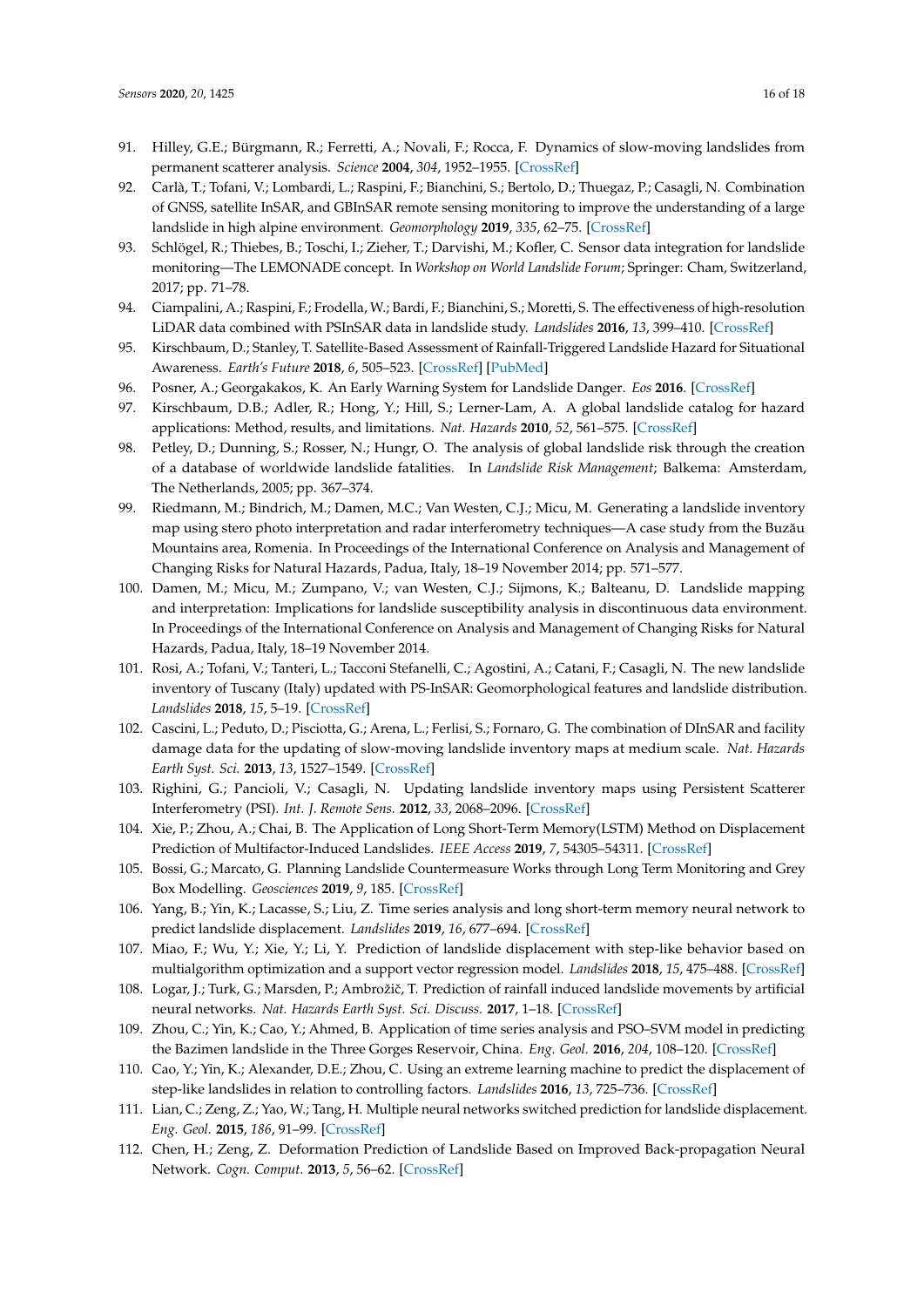- <span id="page-16-3"></span><span id="page-16-2"></span><span id="page-16-1"></span><span id="page-16-0"></span>113. Lian, C.; Zeng, Z.; Yao, W.; Tang, H. Displacement prediction model of landslide based on a modified ensemble empirical mode decomposition and extreme learning machine. *Nat. Hazards* **2013**, *66*, 759–771. [\[CrossRef\]](http://dx.doi.org/10.1007/s11069-012-0517-6)
- 114. Corominas, J.; Moya, J.; Ledesma, A.; Lloret, A.; Gili, J.A. Prediction of ground displacements and velocities from groundwater level changes at the Vallcebre landslide (Eastern Pyrenees, Spain). *Landslides* **2005**, *2*, 83–96. [\[CrossRef\]](http://dx.doi.org/10.1007/s10346-005-0049-1)
- 115. Neaupane, K.; Achet, S. Use of backpropagation neural network for landslide monitoring: A case study in the higher Himalaya. *Eng. Geol.* **2004**, *74*, 213–226. [\[CrossRef\]](http://dx.doi.org/10.1016/j.enggeo.2004.03.010)
- <span id="page-16-4"></span>116. Bernardie, S.; Desramaut, N.; Malet, J.P.; Gourlay, M.; Grandjean, G. Prediction of changes in landslide rates induced by rainfall. *Landslides* **2015**, *12*, 481–494. [\[CrossRef\]](http://dx.doi.org/10.1007/s10346-014-0495-8)
- <span id="page-16-5"></span>117. Jia, X.; Karpatne, A.; Willard, J.; Steinbach, M.; Read, J.; Hanson, P.C.; Dugan, H.A.; Kumar, V. Physics Guided Recurrent Neural Networks For Modeling Dynamical Systems: Application to Monitoring Water Temperature And Quality In Lakes. *arXiv* **2018**, arXiv:1810.02880.
- <span id="page-16-6"></span>118. Karpatne, A.; Watkins, W.; Read, J.; Kumar, V. Physics-guided Neural Networks (PGNN): An Application in Lake Temperature Modeling. *arXiv* **2017**, arXiv:1710.11431.
- <span id="page-16-7"></span>119. Hochreiter, S.; Schmidhuber, J. Long Short-Term Memory. *Neural Comput.* **1997**, *9*, 1735–1780. [\[CrossRef\]](http://dx.doi.org/10.1162/neco.1997.9.8.1735) [\[PubMed\]](http://www.ncbi.nlm.nih.gov/pubmed/9377276)
- <span id="page-16-8"></span>120. Arnone, E.; Francipane, A.; Scarbaci, A.; Puglisi, C.; Noto, L. Effect of raster resolution and polygon-conversion algorithm on landslide susceptibility mapping. *Environ. Model. Softw.* **2016**, *84*, 467–481. [\[CrossRef\]](http://dx.doi.org/10.1016/j.envsoft.2016.07.016)
- <span id="page-16-9"></span>121. Shirzadi, A.; Solaimani, K.; Roshan, M.H.; Kavian, A.; Chapi, K.; Shahabi, H.; Keesstra, S.; Ahmad, B.B.; Bui, D.T. Uncertainties of prediction accuracy in shallow landslide modeling: Sample size and raster resolution. *Catena* **2019**, *178*, 172–188. [\[CrossRef\]](http://dx.doi.org/10.1016/j.catena.2019.03.017)
- <span id="page-16-10"></span>122. Giuliani, G.; Masó, J.; Mazzetti, P.; Nativi, S.; Zabala, A. Paving the Way to Increased Interoperability of Earth Observations Data Cubes. *Data* **2019**, *4*, 113. [\[CrossRef\]](http://dx.doi.org/10.3390/data4030113)
- <span id="page-16-11"></span>123. Sudmanns, M.; Tiede, D.; Lang, S.; Bergstedt, H.; Trost, G.; Augustin, H.; Baraldi, A.; Blaschke, T. Big Earth data: Disruptive changes in Earth observation data management and analysis? *Int. J. Digit. Earth* **2019**, 1–19. [\[CrossRef\]](http://dx.doi.org/10.1080/17538947.2019.1585976)
- <span id="page-16-12"></span>124. Giuliani, G.; Chatenoux, B.; Piller, T.; Moser, F.; Lacroix, P. Data Cube on Demand (DCoD): Generating an earth observation Data Cube anywhere in the world. *Int. J. Appl. Earth Obs. Geoinf.* **2020**, *87*, 102035. [\[CrossRef\]](http://dx.doi.org/10.1016/j.jag.2019.102035)
- <span id="page-16-13"></span>125. Lewis, A.; Lymburner, L.; Purss, M.B.J.; Brooke, B.; Evans, B.; Ip, A.; Dekker, A.G.; Irons, J.R.; Minchin, S.; Mueller, N.; et al. Rapid, high-resolution detection of environmental change over continental scales from satellite data—The Earth Observation Data Cube. *Int. J. Digit. Earth* **2016**, *9*, 106–111. [\[CrossRef\]](http://dx.doi.org/10.1080/17538947.2015.1111952)
- <span id="page-16-14"></span>126. Brockmann Consult GmbH. *Earth System Data Lab*; Brockmann Consult GmbH: Hamburg, Germany, 2018.
- <span id="page-16-15"></span>127. Killough, B. Overview of the Open Data Cube Initiative. In Proceedings of the IGARSS 2018—2018 IEEE International Geoscience and Remote Sensing Symposium, Valencia, Spain, 22–27 July 2018; pp. 8629–8632. [\[CrossRef\]](http://dx.doi.org/10.1109/IGARSS.2018.8517694)
- <span id="page-16-16"></span>128. Brunetti, M.; Melillo, M.; Peruccacci, S.; Ciabatta, L.; Brocca, L. How far are we from the use of satellite rainfall products in landslide forecasting? *Remote Sens. Environ.* **2018**, *210*, 65–75. [\[CrossRef\]](http://dx.doi.org/10.1016/j.rse.2018.03.016)
- <span id="page-16-17"></span>129. Dong, J.; Zhang, L.; Tang, M.; Liao, M.; Xu, Q.; Gong, J.; Ao, M. Mapping landslide surface displacements with time series SAR interferometry by combining persistent and distributed scatterers: A case study of Jiaju landslide in Danba, China. *Remote Sens. Environ.* **2018**, *205*, 180–198. [\[CrossRef\]](http://dx.doi.org/10.1016/j.rse.2017.11.022)
- <span id="page-16-18"></span>130. Castagnetti, C.; Bertacchini, E.; Corsini, A.; Rivola, R. A Reliable Methodology for Monitoring Unstable Slopes: The Multi-Platform and Multi-Sensor Approach. *Proc. SPIE* **2014**, *9245*. [\[CrossRef\]](http://dx.doi.org/10.1117/12.2067407)
- <span id="page-16-19"></span>131. Corsini, A.; Castagnetti, C.; Bertacchini, E.; Rivola, R.; Ronchetti, F.; Capra, A. Integrating airborne and multi-temporal long-range terrestrial laser scanning with total station measurements for mapping and monitoring a compound slow moving rock slide: Monitoring rock slides by multi-temporal terrestrial laser scanning. *Earth Surf. Process. Landf.* **2013**, *38*, 1330–1338. [\[CrossRef\]](http://dx.doi.org/10.1002/esp.3445)
- <span id="page-16-20"></span>132. Raspini, F.; Bianchini, S.; Ciampalini, A.; Del Soldato, M.; Solari, L.; Novali, F.; Del Conte, S.; Rucci, A.; Ferretti, A.; Casagli, N. Continuous, semi-automatic monitoring of ground deformation using Sentinel-1 satellites. *Sci. Rep.* **2018**, *8*, 7253. [\[CrossRef\]](http://dx.doi.org/10.1038/s41598-018-25369-w) [\[PubMed\]](http://www.ncbi.nlm.nih.gov/pubmed/29740009)